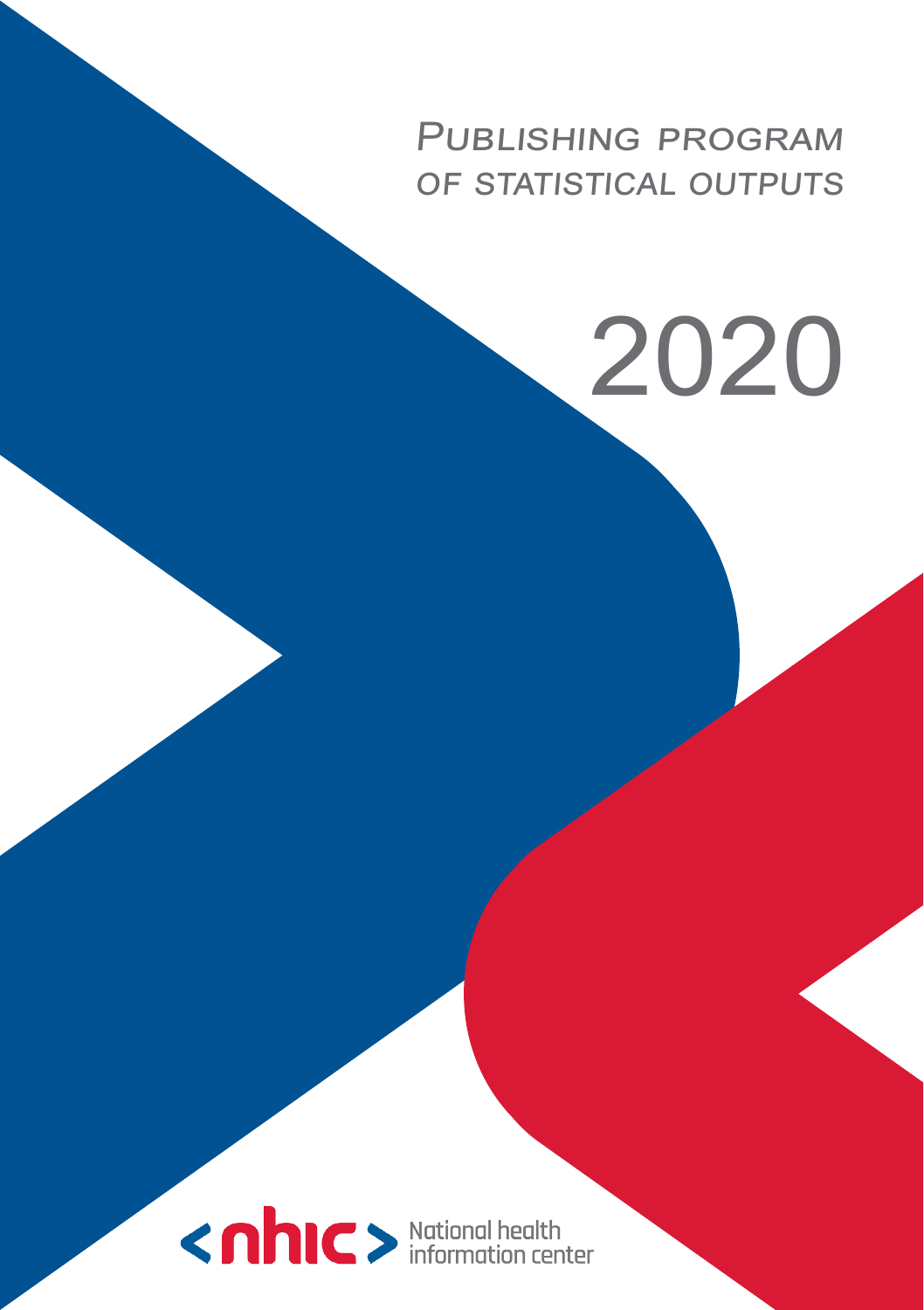#### **National Health Information Center Lazaretská 26, 811 09 Bratislava**

Publication Domain tel.: +421 2 57 26 98 30 e-mail: publikacie@nczisk.sk

Information providing

Subdivision of external and internal communication tel.: +421 2 57 26 97 17 e-mail: info@nczisk.sk

Slovak Medical Library

Delivery Room<br>tel.: +421 +421 2 57 26 97 92 e-mail: pozicovna@nczisk.sk

Subject to change.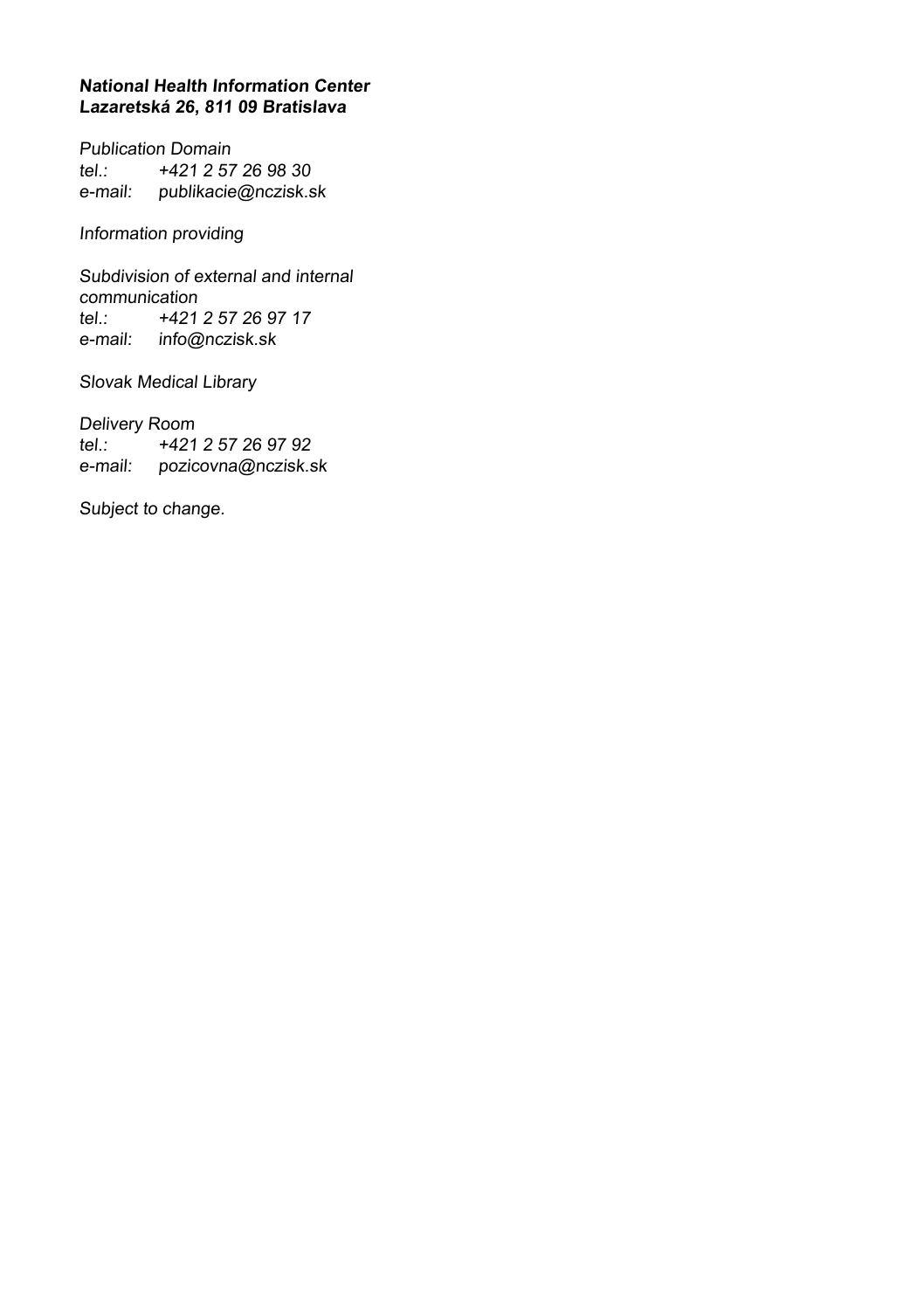### **Explanation to the publishing program of statistical outputs**

Distribution medium

www.nczisk.sk outputs/publication to download free of charge

www.sllk.sk publication to download free of charge

#### Abbreviations

ICD-10 International Statistical Classification of Diseases and Related Health Problems

SIDC codes Code of human medicine assigned at registration by State Institute for Drug Control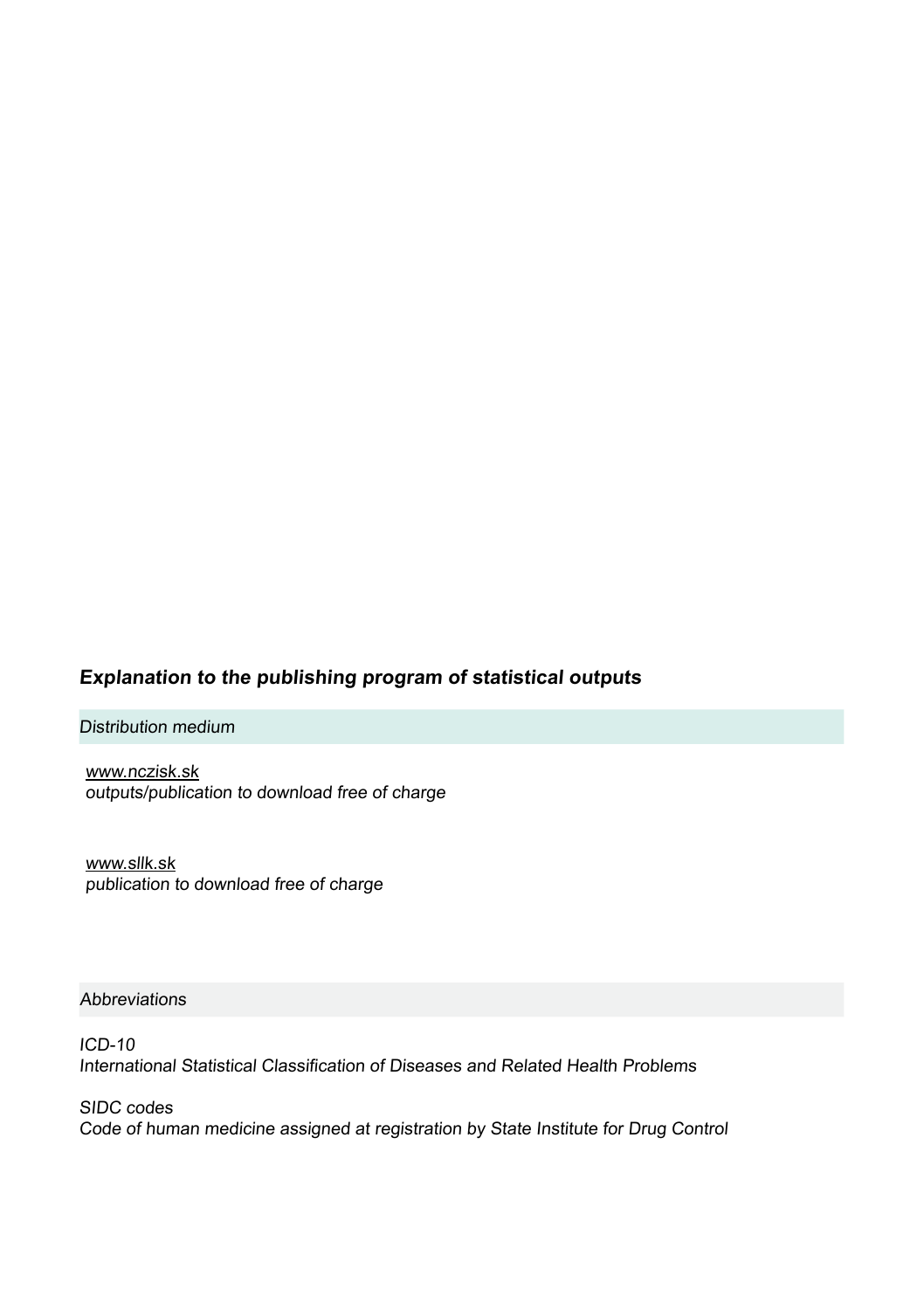# *[Health Statistics Yearbook](#page-5-0)*

# *[Topical statistical outputs](#page-6-0)*

*[Edition Slovak Medical Library](#page-24-0)*

*The Enclosures [Table overview of the publishing program of statistical outputs](#page-26-0)* **[27](#page-26-0)**

**[7](#page-6-0)**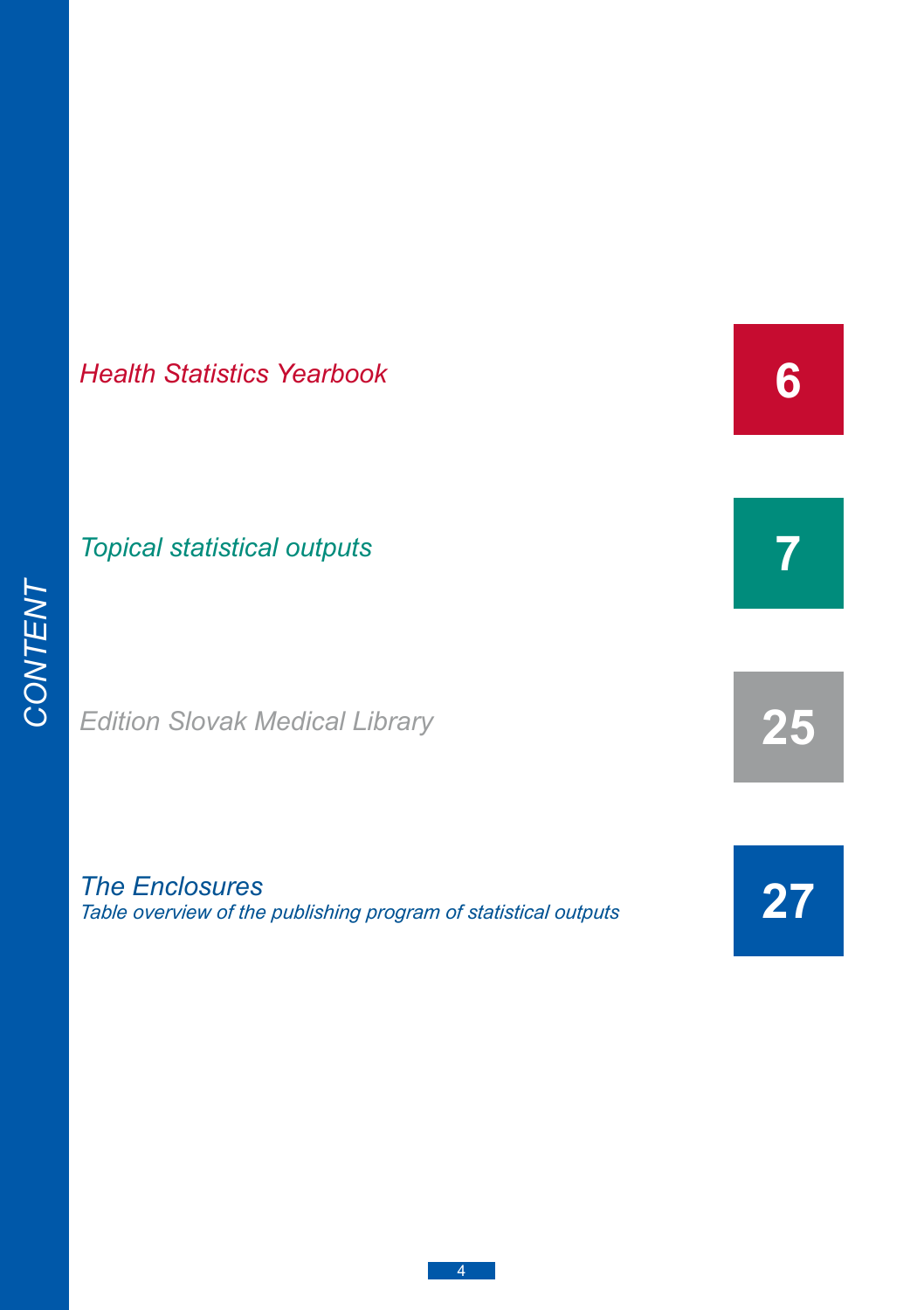#### Dear readers

the National Health Information Centre (NHIC) constantly strives to raise constantly striving to raise the level of information awareness and the availability of data in electronic form and so, again in 2020, we are bringing you a wide range of statistical outputs and published topics. They include most of the statistical outputs from previous periods, which are processed in transparent forms of publications, publication table outputs and datasets offering a wealth of information.

The Statistical Outputs Publication Programme contains basic information about the published outputs, their publication dates, periodicity, format or data source. All of them are available and freely downloadable on the NHIC website www.nczisk.sk.

This year, as in the previous year, we are planning to publish statistical outputs focusing on selected areas of health care, arranged for maximum transparency into 36 topics. Navigation on the NHIC website, among the published outputs and topics, is facilitated by keywords. Unless otherwise indicated, the data provided concern 2019, and also include the development series of selected indicators. Most of the outputs are processed on an annual basis, but the Consumption of human medicines, medical devices and dietetic food by product code is updated quarterly and the Expenditure on promotion, marketing and monetary and non-monetary performance of pharmaceutical industry entities half-yearly.

Part of the published outputs brings the results of surveys on the health status of the population and the incidence of reported diseases in the SR based on the reporting of events characterising the health status of the population or reports to the national health registries. Others provide an overview of the activities of departments with specific expertise in healthcare facilities, the bed fund in inpatient healthcare, consumption of medicine, and the number and structure of healthcare workers by means of the health sector's statistical reporting. In order to provide a comprehensive overview on a specific field, multiple data sources have been combined in certain topics (e.g. Damage to health due to use of alcohol, Preventive care, Network of healthcare providers, etc.). A new feature compared to the preceding years is the plan to publish outputs from the account data of insured persons, the source of which are the health insurance companies, giving data on the consumption of prescribed human medicines in the territory of the Slovak Republic and paid under public health insurance.

A specific part of the published titles of the NHIC continues to be a comprehensive publication of the Health Statistics Yearbook of the Slovak Republic, which offers a comprehensive overview of indicators of health statistics and is published in electronic and printed form.

In addition to the outputs regularly included in the submitted Statistical Outputs Publication Programme, a novel feature since 2019 is an interactive presentation of processed data within the National Cancer Registry of the Slovak Republic, presenting the epidemiological situation of oncological diseases in Slovakia at national level and the publication Rare, Genetic and Hereditary Diseases, presenting a processed analysis on reports concerning the listed diseases from medical genetics outpatient clinics for the time period of 2014 – 2018 and before 2014.

We believe that through the current offer of statistical outputs of the NHIC we can give you a closer look at the topics in the area of health statistics that interest you and thus contribute to better awareness and increased information availability.

> PhDr. Lucia Bánovská Director of Health Data Management Department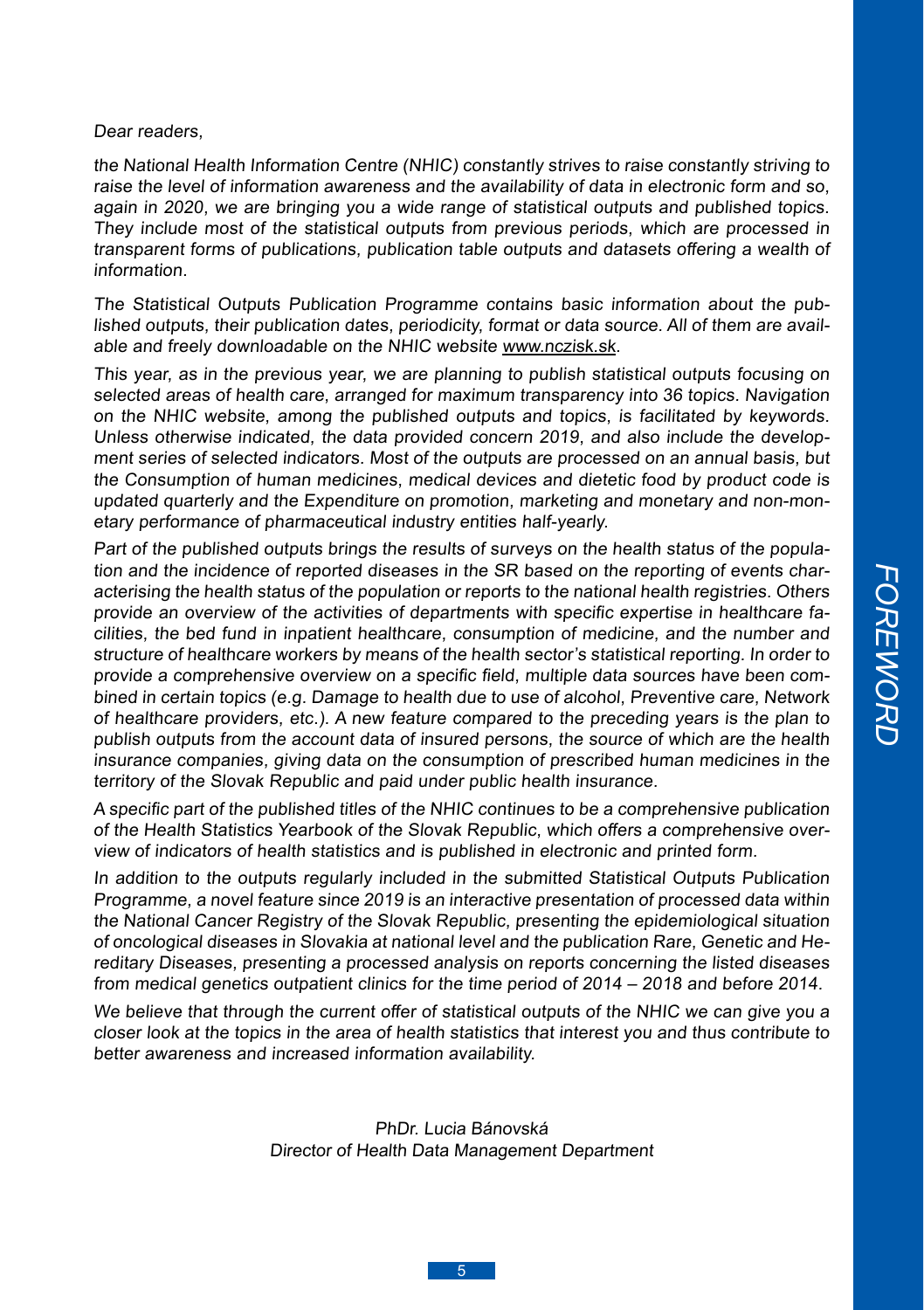#### <span id="page-5-0"></span>**Health Statistics Yearbook of the Slovak Republic 2019**

The Health Statistics Yearbook of the Slovak Republic is a comprehensive publication and presents indicators of health statistics, arranged by theme into chapters: demography, health status of the population, network and activity of medical facilities, healthcare workers and health education, economic indicators. Tables with indicators depict the 2019 situation both in the Slovak Republic and regions, broken down by county, as well as the development trends, predominantly for the five-year period of 2015 – 2019. They contain definitions of indicators, methodological explanations and data sources.

The main source is the national health information system, which includes data from national administrative health registries and national health registries, surveys characterising the health status of the population, and data from statistical reports of the health sector falling under the administration of the National Health Information Centre. The annual reports are processed on the basis of the National Statistical Survey Programme.

It is processed in Slovak and English versions, in printed and electronic form.

Form of output: Publication Format: **PDF XLS**  Edition date: **IV.** quarter 2020 Periodicity: annually Distribution medium: www.nczisk.sk/en www.nczisk.sk/en/Publications/Edition\_Health\_Statistics\_Yearbooks printed form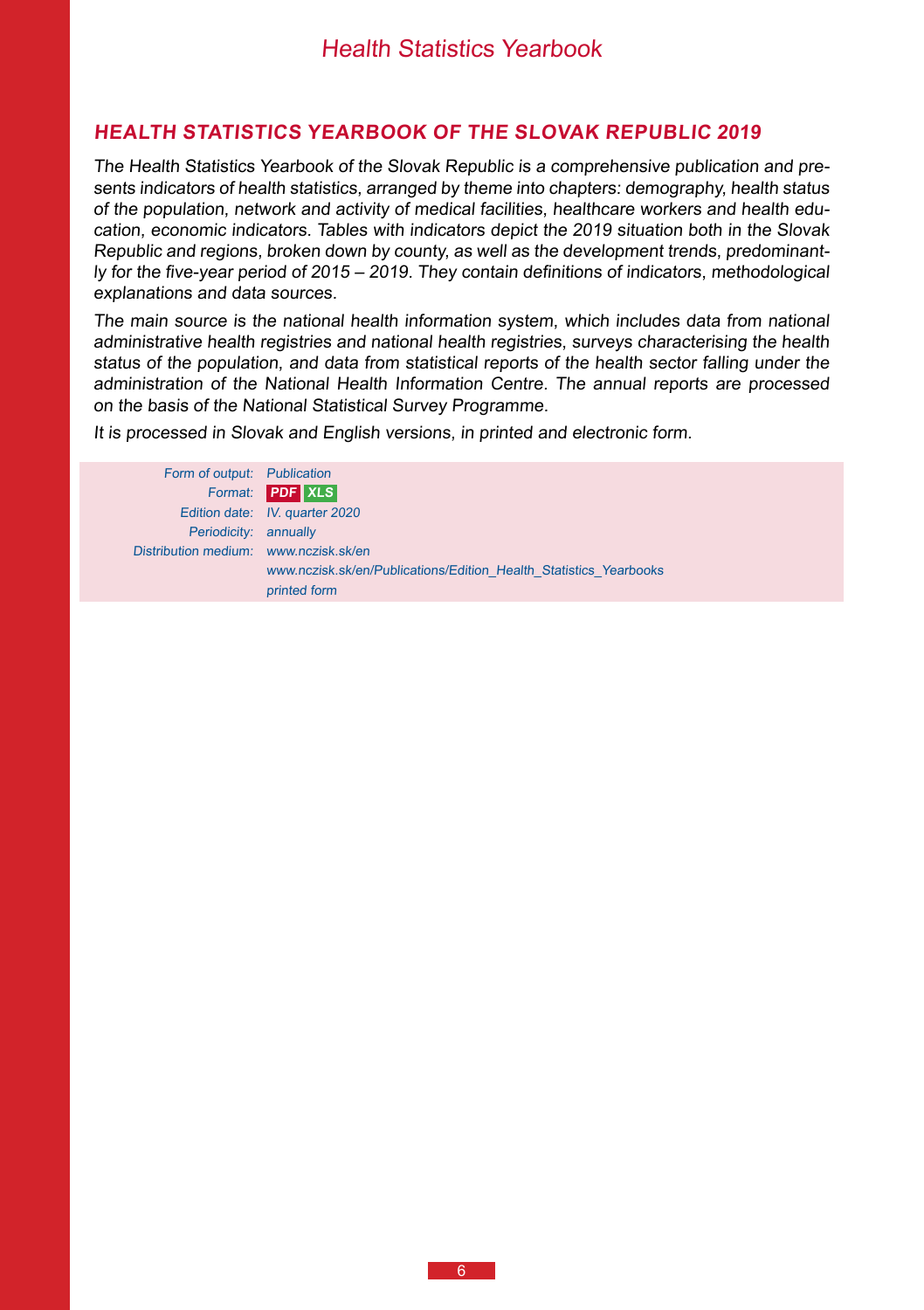<span id="page-6-0"></span>The statistical outputs capture 36 themes focused on the selected area of health care, based on reporting of events characterising the health status of the population; data from the national health registries; data from national health administrative registries; data from annual, quarterly and monthly statistical surveys. They present data mainly for 2019 (unless indicated otherwise). Statistical data are published in the form of analytical publications, publication spreadsheets or datasets on the website of the [National Health Information Centre](http://www.nczisk.sk).

Analytical publications are professional, statistical-analytical and epidemiological-analytical publications produced by a team of authors, which often require cooperation with other organisations. This concerns the analysis of selected clinical-epidemiological indicators presenting the health status of Slovak citizens.

Publication spreadsheet outputs comprise sets of thematically related data arranged in the form of defined spreadsheets, accompanied by graphical visualisation, methodological explanations and text comments where appropriate. They contain development series of selected indicators.

Datasets are a comprehensive and self-contained group of data arranged in a structured way, allowing for own selections and data arrangements. The data are described by metadata – the name of the data source, the description of the dataset and the data structure, the data on the level of territorial aggregation, the data on the time period and periodicity of updating, other supplementary information facilitating the correctly interpretation of the data. The datasets contain data for the period from 2013, mostly with an annual update. They are aggregated to the territorial level of the Slovak Republic and regions.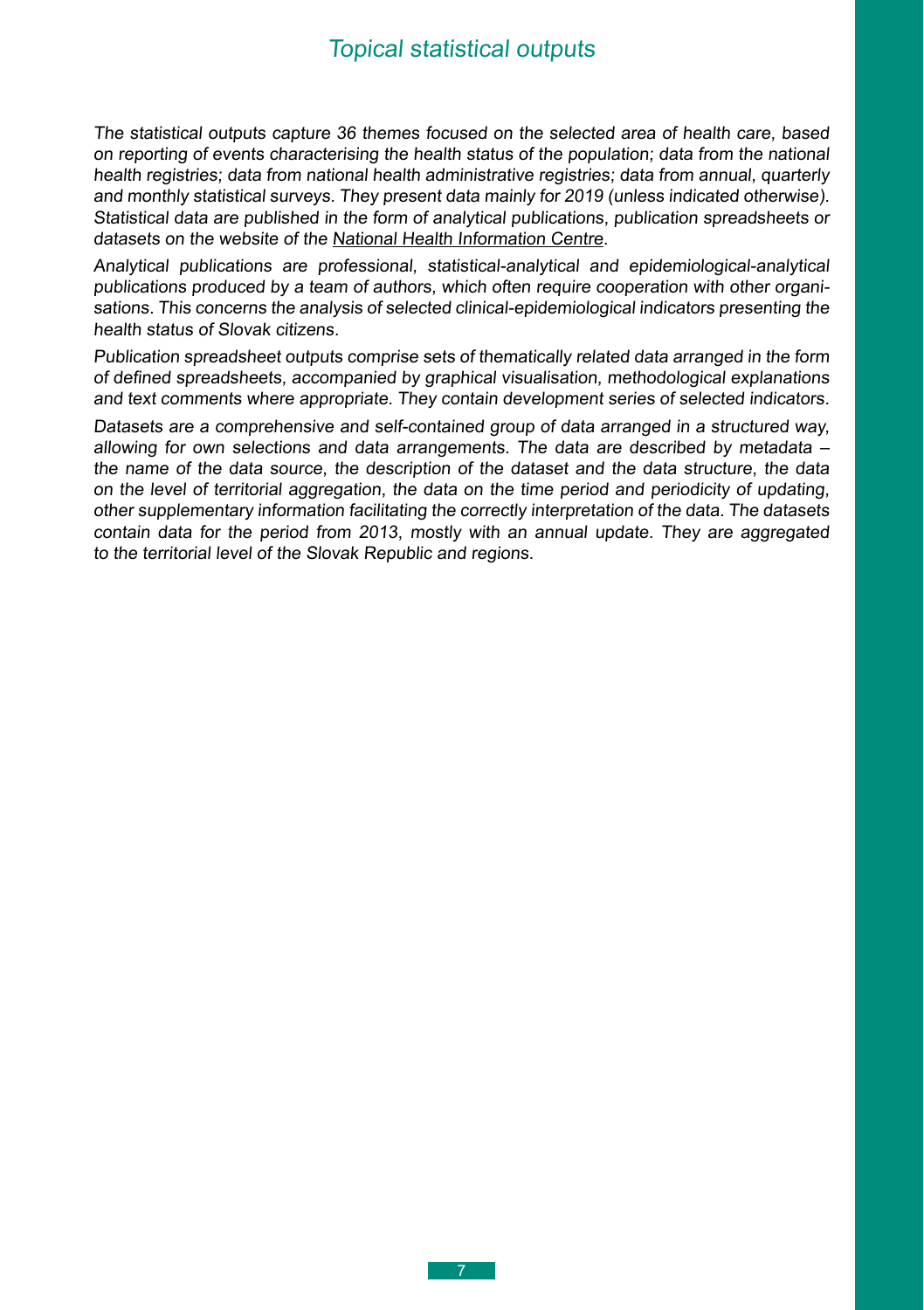#### <span id="page-7-0"></span>**Anesthesiology and intensive medicine**

This provides information about care in anesthesiology and intensive care medicine in the Slovak Republic by indicators such as the number of visits to outpatient clinics and the number of examinations, patients by age structure in the framework of individual anesthesia-related interventions provided or by ASA classification (American Society of Anesthesiologists).

Form of output: Publication table outputs **Datasets** Format: **XLS ODS** Data source: Ročný výkaz o činnosti anestéziológie a intenzívnej medicíny C (MZ SR) 2-01 Edition date: III. quarter 2020 Periodicity: annually Distribution medium: [www.nczisk.sk](http://www.nczisk.sk/Statisticke_vystupy/Tematicke_statisticke_vystupy/Pages/default.aspx)

#### **Dermatovenerology**

This contains data on the number of persons examined for selected skin diseases in dermatovenerological outpatient clinics. The examined persons are classified by gender, by age into children and adults, by diagnosis and by region of the outpatient clinic.

Form of output: Datasets Format: **XLS ODS**  Data source: Ročný výkaz o činnosti dermatovenerologickej ambulancie A (MZ SR) 9-01 Edition date: IV. quarter 2020 Periodicity: annually Distribution medium: [www.nczisk.sk](http://www.nczisk.sk/Statisticke_vystupy/Tematicke_statisticke_vystupy/Pages/default.aspx)

#### **Diabetology**

This describes the activities of diabetes outpatient clinics, and gives information about the number of persons monitored and treated for diabetes mellitus. The number of monitored persons at the end of the year in question and the number of newly diagnosed persons over the past 12 months is given by type of diabetes, age group and gender.

Data are available on the treatment method of diabetes patients as well as on the complications and concomitant diseases diagnosed in diabetes patients.

They contain time series of indicators for the last ten years.

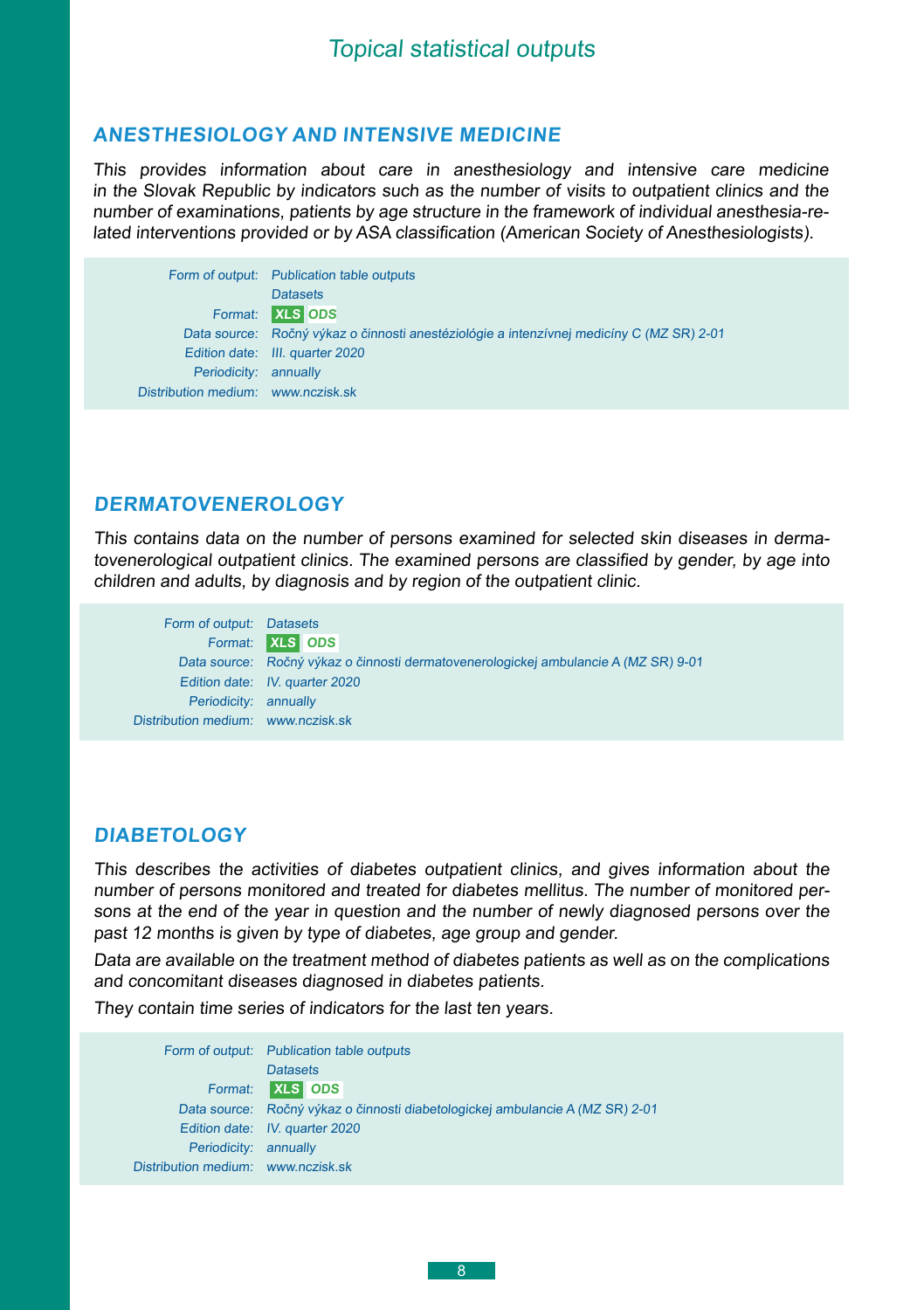#### <span id="page-8-0"></span>**Drug addiction – drug user treatment**

Overview of treated drug users in medical facilities. It provides information on the type of primary drug used, the routes of administration and the duration of primary drug use, as well as the secondary drugs used. Persons are classified according to their gender, age category, territory of residence, level of education, and economic activity. Selected data are reported separately for those treated in the sector of the Ministry of Health, and separately for those treated in the sector of the Ministry of Justice. The outputs are supplemented with the indicators according to the methodology of the European Monitoring Centre for Drugs and Drug Addiction (EMCDDA), monitoring the type of treatment facility, reason for seeking treatment, frequency of primary drug use, and others.

Form of output: Publication table outputs Format: **XLS ODS**  Data source: Hlásenie o užívateľovi drog liečenom zo závislosti ZS (MZ SR) 4-12 Edition date: II. quarter 2020 Periodicity: annually Distribution medium: [www.nczisk.sk](http://www.nczisk.sk/Statisticke_vystupy/Tematicke_statisticke_vystupy/Pages/default.aspx)

#### **Physiatry and Rehabilitation**

In the framework of outpatient clinics for physiatry, balneology and medical rehabilitation, the outputs provide information on the number of visits and of admission, control, consultancy or therapeutic medical examinations, broken down by gender in adults and pediatric patients. The workplaces in the field of physiatry and rehabilitation monitor the number of treated outpatients and hospitalised patients at bed departments, procedures and the number of treated patients by diagnosis. The outputs also contain information on orthopedic-prosthetic device dispensaries and types of devices dispensed.

| Form of output: Datasets           |                                                                                                      |
|------------------------------------|------------------------------------------------------------------------------------------------------|
| Format:                            | <b>XLS</b> ODS                                                                                       |
|                                    | Data source: Ročný výkaz o činnosti fyziatrie, balneológie a liečebnej rehabilitácie A (MZ SR) 25-01 |
|                                    | Ročný výkaz o činnosti fyziatrie a rehabilitácie – pracovisko SVLZ K (MZ SR) 5-01                    |
|                                    | Ročný výkaz o činnosti výdajne ortopedicko-protetických pomôcok K (MZ SR) 6-01                       |
|                                    | Edition date: IV. quarter 2020                                                                       |
| Periodicity:                       | annually                                                                                             |
| Distribution medium: www.nczisk.sk |                                                                                                      |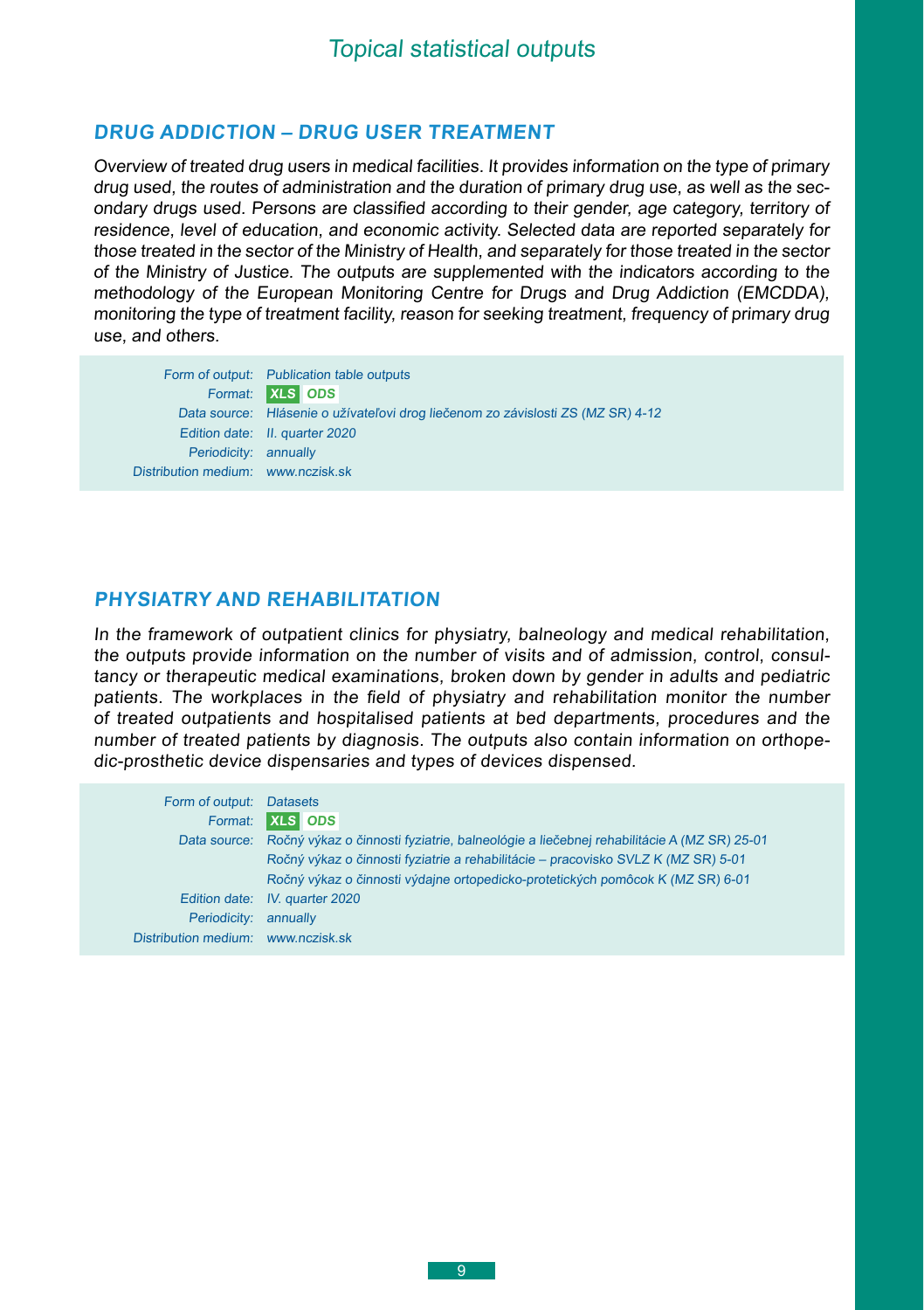### <span id="page-9-0"></span>**Gynecology, obstetrics, abortions**

#### *Gynecological and obstetric outpatient care*

Data from outpatient gynecological and obstetric care include basic information on the number, methods and types of gynecological examinations, visits by type, information on the number of women of childbearing age using contraceptives and on the development trends of their use.

|                                    | Form of output: Publication table outputs                                               |  |
|------------------------------------|-----------------------------------------------------------------------------------------|--|
|                                    | <b>Datasets</b>                                                                         |  |
|                                    | Format: <b>XLS</b> ODS                                                                  |  |
|                                    | Data source: Ročný výkaz o činnosti gynekologicko-pôrodníckej ambulancie A (MZ SR) 7-01 |  |
|                                    | Edition date: IV. quarter 2020                                                          |  |
| Periodicity: annually              |                                                                                         |  |
| Distribution medium: www.nczisk.sk |                                                                                         |  |

#### *Maternal and newborn care*

Information source for monitoring women's health during pregnancy, during and after childbirth and the health status of the newborn baby. Mothers are described by their age, marital status, education, region of their residence. The data captures complications during pregnancy, birth method, health data about the newborn such as vitality, birth weight, gestational age and others.

The section presents data for 2018 and the development series of selected indicators.

|                                    | Form of output: Publication table outputs    |
|------------------------------------|----------------------------------------------|
|                                    | Format: XLS ODS                              |
|                                    | Data source: Správa o rodičke Z (MZ SR) 4-12 |
|                                    | Správa o novorodencovi Z (MZ SR) 5-12        |
|                                    | Edition date: I. quarter 2020                |
| Periodicity: annually              |                                              |
| Distribution medium: www.nczisk.sk |                                              |
|                                    |                                              |

#### *Abortions*

Overview of abortions of women in medical facilities in the territory of the Slovak Republic – the number of abortions is given by type of abortion, territorial breakdown of the woman's residence or the territory of the medical facility where the abortion was performed. Abortions are also documented by age of the woman, number of live births before the abortion, age and weight of the foetus, marital status, education of the woman, number of previous births or abortions. The publication spreadsheet outputs contain the development of abortion rate indicators since 1997.

|                                    | Form of output: Publication table outputs                                                |
|------------------------------------|------------------------------------------------------------------------------------------|
|                                    | Format: XLS ODS                                                                          |
|                                    | Data source: Hlásenie o spontánnom potrate a umelom prerušení tehotenstva Z (MZ SR) 7-12 |
|                                    | Edition date: II. quarter 2020                                                           |
| Periodicity: annually              |                                                                                          |
| Distribution medium: www.nczisk.sk |                                                                                          |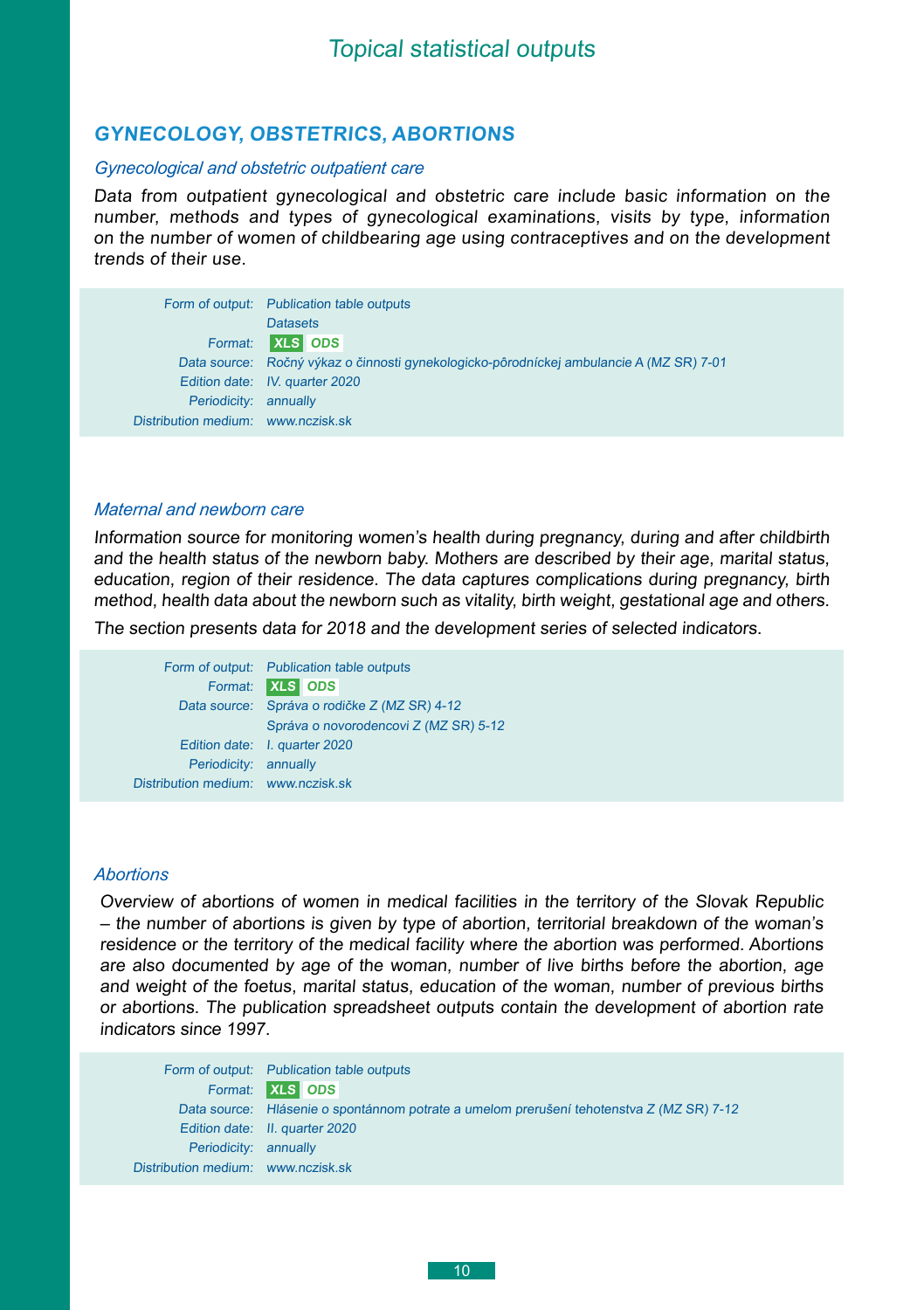## <span id="page-10-0"></span>**Haematology and Transfusiology**

It provides information on the number of visits, examinations and procedures performed in haematology and transfusion clinics. The number of monitored and registered patients is given by sex and age group. In monitored patients, severe anemia, haemophilia, thrombocytopathy, congenital and acquired thrombophilic conditions and others are observed.

Form of output: Datasets Format: **XLS ODS**  Data source: Ročný výkaz o činnosti hematologickej a transfúziologickej ambulancie A (MZ SR) 22-01 Edition date: IV. quarter 2020 Periodicity: annually Distribution medium: [www.nczisk.sk](http://www.nczisk.sk/Statisticke_vystupy/Tematicke_statisticke_vystupy/Pages/default.aspx)

#### **HOSPITALISATIONS**

A comprehensive overview of hospitalisation statistics in impatient healthcare facilities of the Slovak Republic. It monitors the number of completed hospitalisations, the length of treatment and the number of deaths, broken down by chapters and groups of ICD-10 diagnoses, gender, age of the patient and the territory of the patient's residence. Hospitalisations are also listed according to the territory of the medical facility and according to the specialisation of the wards.

|                                    | Form of output: Publication table outputs                                 |
|------------------------------------|---------------------------------------------------------------------------|
|                                    | <b>Datasets</b>                                                           |
|                                    | Format: XLS ODS                                                           |
|                                    | Data source: Hlásenie o prijatí do ústavnej starostlivosti Z (MZ SR) 1-12 |
|                                    | Edition date: III. quarter 2020                                           |
| Periodicity: annually              |                                                                           |
| Distribution medium: www.nczisk.sk |                                                                           |
|                                    |                                                                           |

#### **Surgery**

An overview of the number of visits of patients and selected procedures in surgical outpatient clinics, procedures performed in the framework of one-day health care and information on the number of selected types of operations of individual surgical branches in inpatient healthcare, or the number of patients operated on in emergency surgery.

| Form of output: Datasets           |                                                                                                               |
|------------------------------------|---------------------------------------------------------------------------------------------------------------|
| Format:                            | <b>XLS</b> ODS                                                                                                |
|                                    | Data source: Ročný výkaz o činnosti chirurgickej ambulancie a ambulancie plastickej chirurgie A (MZ SR) 12-01 |
|                                    | Ročný výkaz o jednodňovej starostlivosti J (MZ SR) 1-01                                                       |
|                                    | Ročný výkaz o chirurgických výkonoch v posteľových oddeleniach P (MZ SR) 2-01                                 |
|                                    | Edition date: IV. quarter 2020                                                                                |
| Periodicity:                       | annually                                                                                                      |
| Distribution medium: www.nczisk.sk |                                                                                                               |
|                                    |                                                                                                               |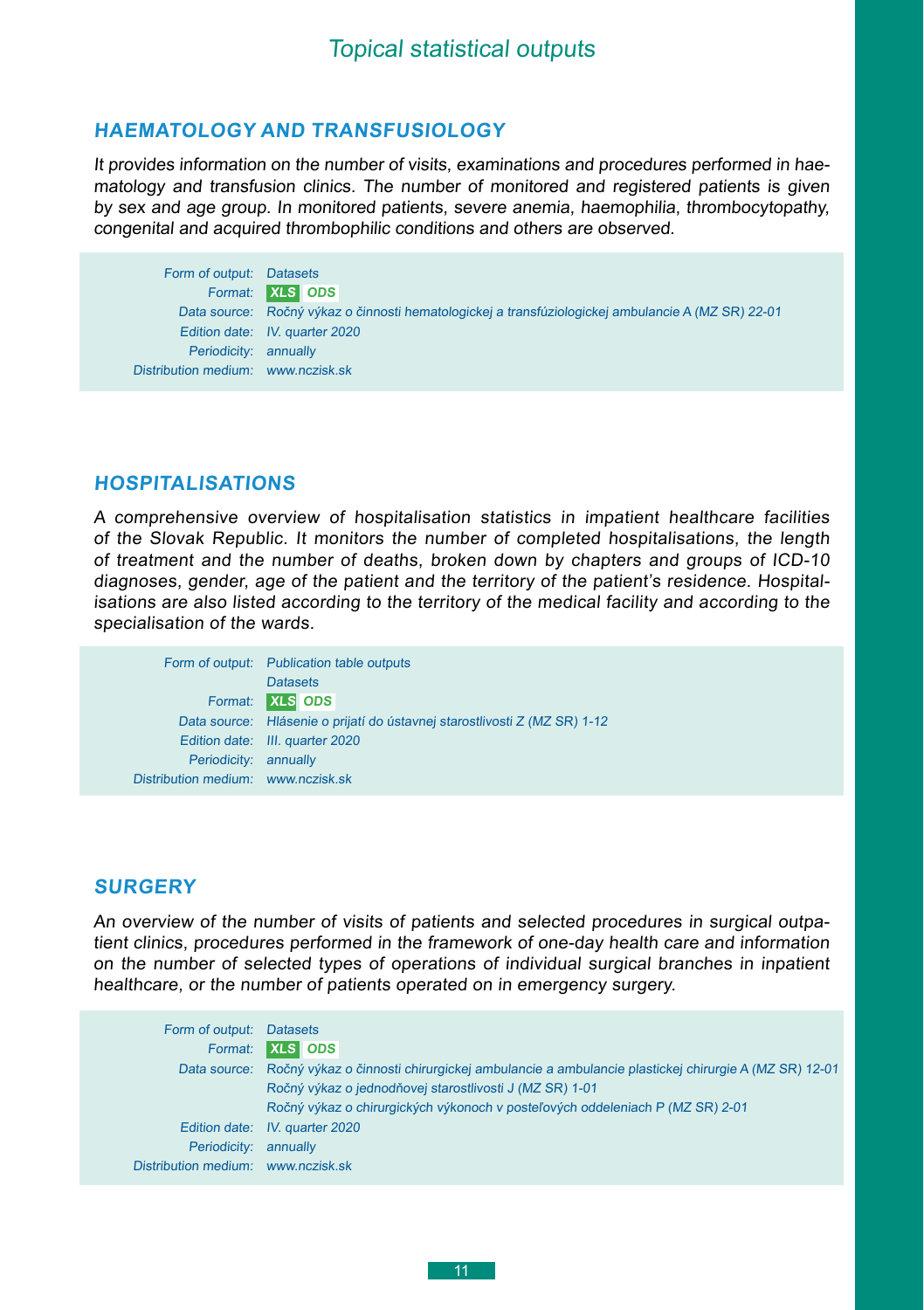#### <span id="page-11-0"></span>**Occupational diseases or risks of occupational diseases**

The occurrence and development of newly-recognised occupational diseases and reported risks of occupational disease by type of disease, gender, age group, classification of economic activities, occupational classification, ICD-10 diagnoses, causal factor and occupational category, region of medical facility or seat of organisation where the disease originated.



#### **Immunology and allergology**

The datasets contain data monitoring the activities of clinical immunology and allergology clinics in the Slovak Republic, namely the number of visits to the outpatient clinic, the number of registered persons for selected diagnoses by gender and age group, as well as the number of patients with specific immunotherapy.



## **Cardiology**

Results of statistical reporting from cardiology outpatient clinics – number of visits, number of monitored persons at the end of the year and number of newly-admitted persons for monitoring during the year by age group and gender, number of persons with selected circulatory diseases, including persons with the newly-recognised diagnosis.

It provides an overview of completed hospitalisations broken down by diagnosis of circulatory diseases.

|                                    | Form of output: Publication table outputs                        |  |
|------------------------------------|------------------------------------------------------------------|--|
|                                    | <b>Datasets</b>                                                  |  |
| Format:                            | <b>XLS</b> ODS                                                   |  |
| Data source:                       | Ročný výkaz o činnosti kardiologickej ambulancie A (MZ SR) 17-01 |  |
|                                    | Hlásenie o prijatí do ústavnej starostlivosti Z (MZ SR) 1-12     |  |
|                                    | Edition date: IV quarter 2020                                    |  |
| Periodicity:                       | annually                                                         |  |
| Distribution medium: www.nczisk.sk |                                                                  |  |
|                                    |                                                                  |  |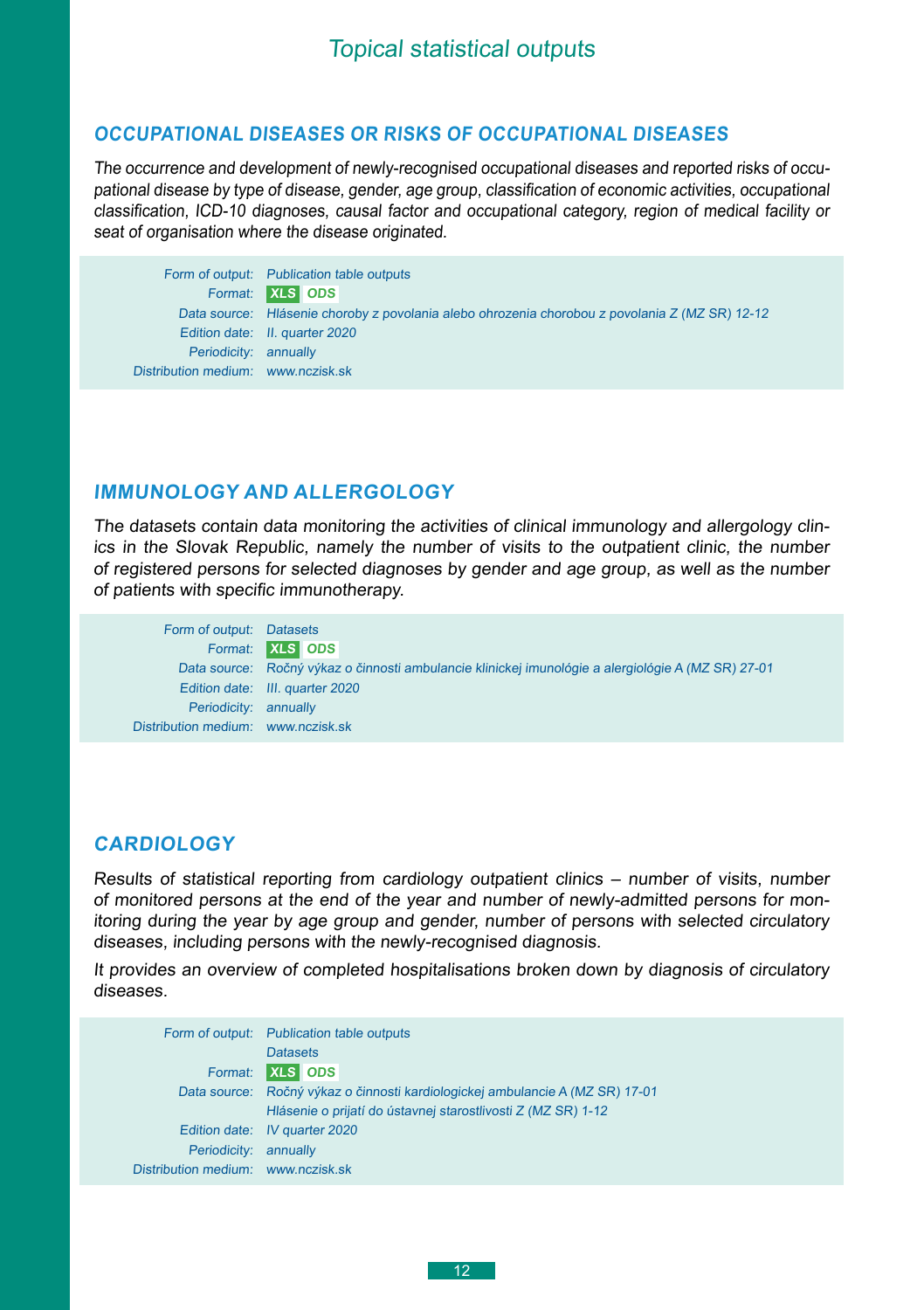#### <span id="page-12-0"></span>**Spa care**

It provides an overview of the development and state of spa care in the Slovak Republic. Data on the number of patients treated (residents, foreigners) who have completed their therapeutic stay in the spa are listed by indication group, method of payment for the stay, diagnosis or length of stay. Information on treated foreigners is given by country of residence. It monitors the bed fund in the spa facilities and the procedures performed in the spa care.

|                                    | Form of output: Publication table outputs                   |
|------------------------------------|-------------------------------------------------------------|
|                                    | <b>Datasets</b>                                             |
| Format:                            | <b>XLS</b> ODS                                              |
| Data source:                       | Ročný výkaz o prírodných liečebných kúpeľoch P (MZ SR) 3-01 |
|                                    | Hlásenie o ukončenej kúpeľnej liečbe ZS (MZ SR) 3-12        |
|                                    | Edition date: II., III. quarter 2020                        |
| Periodicity:                       | annually                                                    |
| Distribution medium: www.nczisk.sk |                                                             |

#### **Nephrology**

This information source on the activity of nephrological outpatient clinics and dialysis centres provides data on monitored persons in nephrological outpatient clinics and care for patients with chronic kidney disease and their inclusion in regular dialysis treatment. The monitored persons are classified by basic diagnosis, age, gender and territory of the medical facility. It also provides an overview of the network of dialysis centres falling within in the field of nephrology, the number of patients by length of regular dialysis treatment, age and basic diagnosis, as well as the number of patients with sudden renal failure.

|                                    | Form of output: Publication table outputs                            |
|------------------------------------|----------------------------------------------------------------------|
|                                    | <b>Datasets</b>                                                      |
| Format:                            | <b>XLS</b> ODS                                                       |
| Data source:                       | Ročný výkaz o činnosti nefrologickej ambulancie A (MZ SR) 13-01      |
|                                    | Ročný výkaz o činnosti stacionára v odbore nefrológia T (MZ SR) 2-01 |
|                                    | Edition date: III. quarter 2020                                      |
| Periodicity:                       | annually                                                             |
| Distribution medium: www.nczisk.sk |                                                                      |

#### **Neurology**

Outputs provide data on the number of registered persons for selected diseases of the nervous system in neurological outpatient clinics and also on the number of newly-diagnosed persons. The monitored diseases include e.g. Parkinson's disease, Alzheimer's disease, epilepsy, migraine, cerebral ischemia and others. The outputs also provide information on the number <sup>o</sup>f visits and monitored persons.

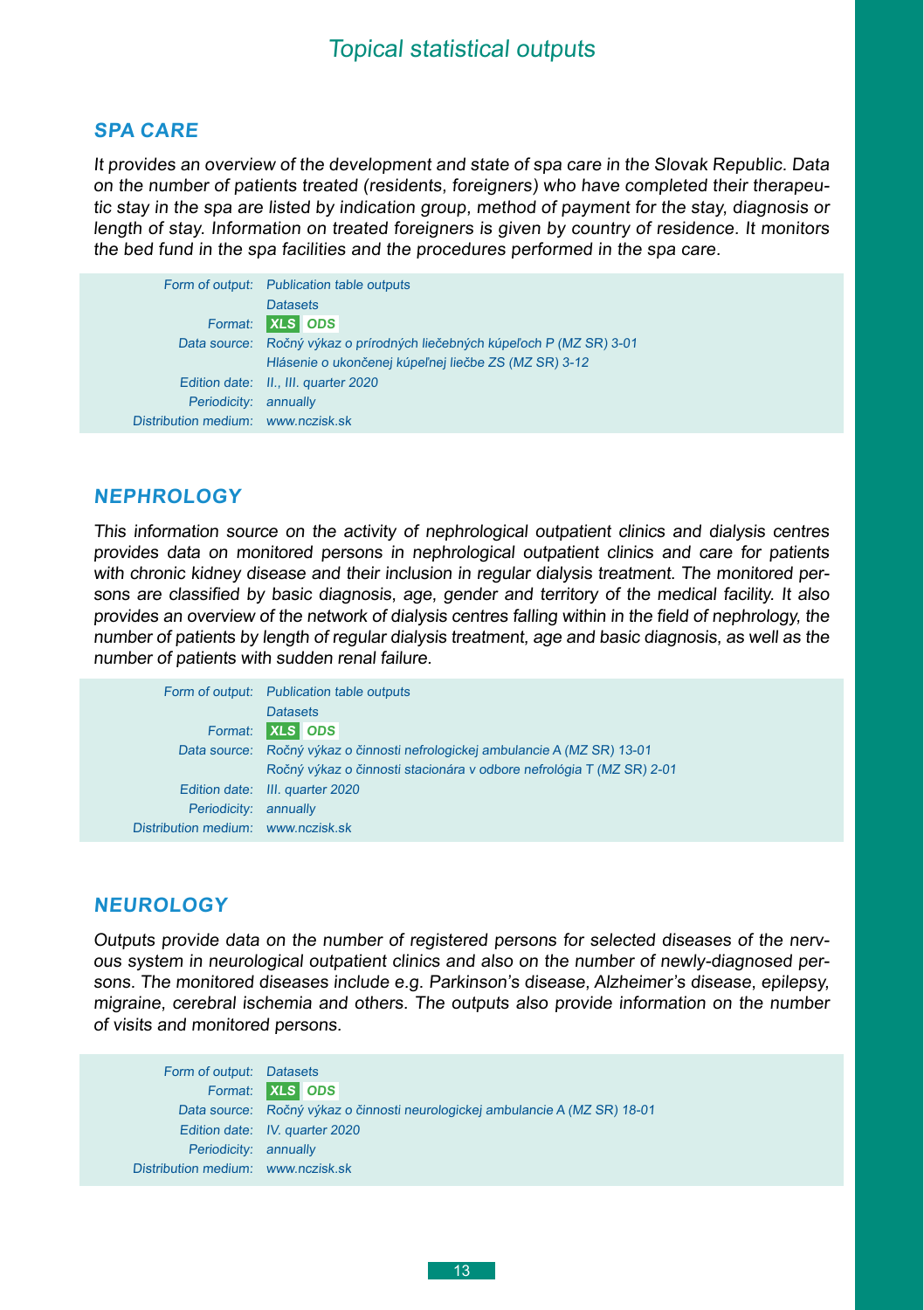#### <span id="page-13-0"></span>**Oncology**

#### *Nuclear medicine, clinical and radiation oncology*

This provides data on the number of administered therapeutic applications and performed radionuclide examinations in vitro and in vivo at departments of nuclear medicine. Clinical oncology monitors the number of patients and costs of medicines. In the field of radiation oncology, the data include in particular the number of patients by nature of treatment, therapeutic procedures and number of patients treated with radiation according to the diagnosis found in the reference year.

|                                    | Form of output: Publication table outputs                 |
|------------------------------------|-----------------------------------------------------------|
|                                    | <b>Datasets</b>                                           |
| Format:                            | <b>XLS</b> ODS                                            |
| Data source:                       | Ročný výkaz o činnosti nukleárnej medicíny C (MZ SR) 1-01 |
|                                    | Ročný výkaz o činnosti radiačnej onkológie C (MZ SR) 3-01 |
|                                    | Ročný výkaz o činnosti klinickej onkológie C (MZ SR) 4-01 |
|                                    | Edition date: IV. quarter 2020                            |
| Periodicity:                       | annually                                                  |
| Distribution medium: www.nczisk.sk |                                                           |

#### **Venereal diseases**

The outputs provide information on the incidence of sexually transmitted diseases (syphilis, gonococcal infection and other predominantly sexually transmitted diseases) and the development of diseases since 2004. In addition to the diagnosis of the disease and the type of treatment, patient data such as gender, age group, marital status and work status and region of residence are given.

|                                    | Form of output: Publication table outputs              |
|------------------------------------|--------------------------------------------------------|
|                                    | Format: XLS ODS                                        |
|                                    | Data source: Hlásenie pohlavnej choroby Z (MZ SR) 8-12 |
|                                    | Edition date: III. quarter 2020                        |
| Periodicity: annually              |                                                        |
| Distribution medium: www.nczisk.sk |                                                        |

#### **Bed Fund**

The outputs show the state of the bed fund of medical facilities of inpatient healthcare in the Slovak Republic and regions. The bed fund is characterised by the number of beds, the average treatment time in days, the number of hospitalised persons, the percentage of bed use, staffing by doctors, nurses and other indicators. The data are monitored according to the specialisation of the ward.

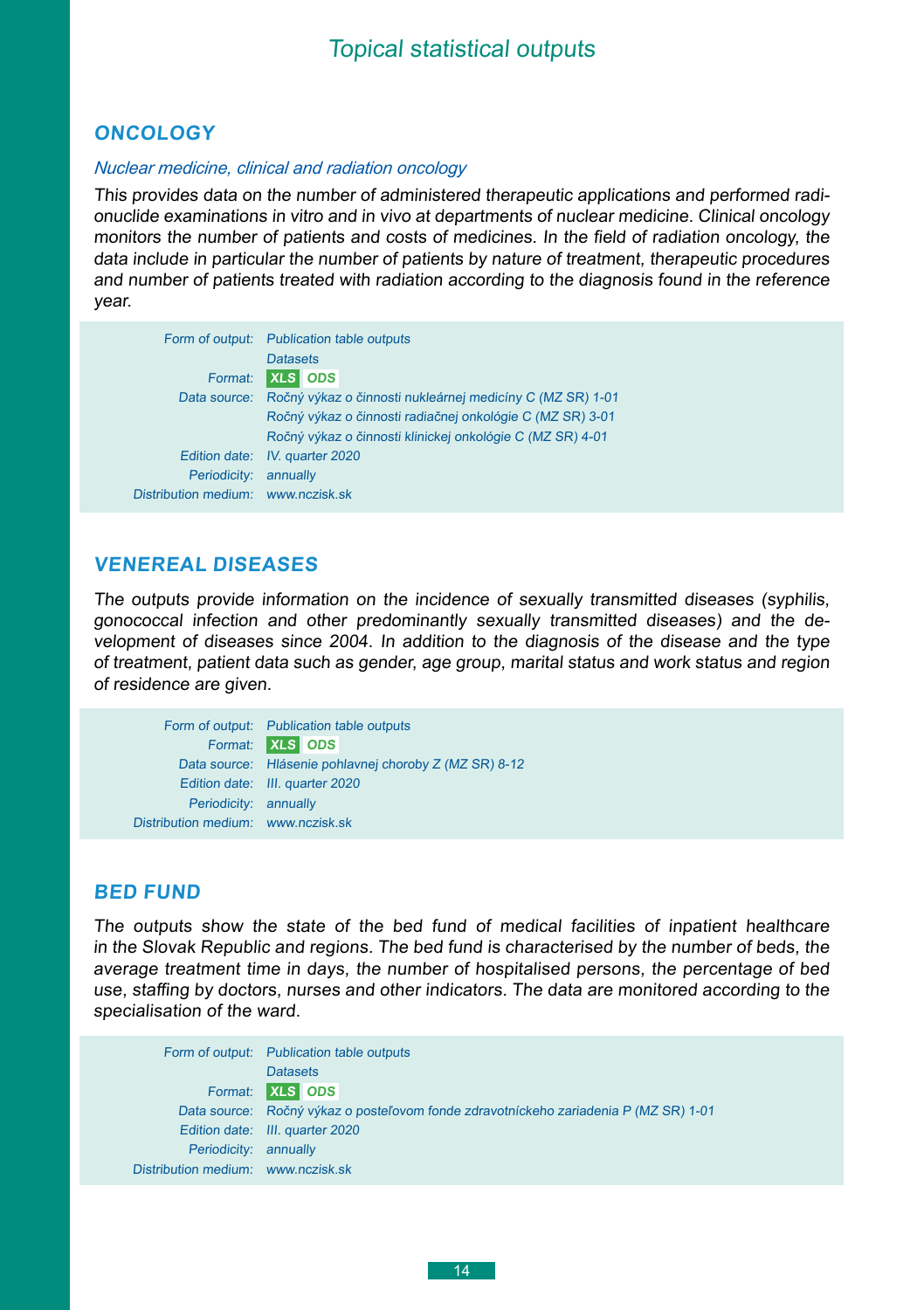## <span id="page-14-0"></span>**Damage to health due to use of alcohol**

A overview of health indicators aimed at monitoring the incidence of health-related damage due to use of alcohol. The indicators are monitored within the framework of performed statistical surveys in outpatient and inpatient healthcare:

- persons examined in psychiatric outpatient clinics for mental and behavioural disorders due to use of alcohol;

- hospitalisation for diseases in which alcohol is the main cause;

- pregnant women who use alcohol during pregnancy;

- suicides and suicide attempts in the presence of alcohol or an addictive (psychotropic) substance.

It is based on the tasks set out in the National Alcohol Action Plan.

|                      | Form of output: Publication table outputs                             |
|----------------------|-----------------------------------------------------------------------|
| Format:              | <b>XLS</b> ODS                                                        |
| Data source:         | Ročný výkaz o činnosti psychiatrickej ambulancie A (MZ SR) 4-01       |
|                      | Hlásenie o prijatí do ústavnej starostlivosti Z (MZ SR) 1-12          |
|                      | Správa o rodičke Z (MZ SR) 4-12                                       |
|                      | Hlásenie príčin a okolností úmyselného sebapoškodenia ZS (MZ SR) 2-12 |
| Edition date:        | III. quarter 2020                                                     |
| Periodicity:         | annually                                                              |
| Distribution medium: | www.nczisk.sk                                                         |

## **Healthcare workers**

This provides information on the age and education structure of healthcare workers in the Slovak Republic. It gives the number of natural persons in the number of registered persons at the end of the reference year in individual health and non-health professions.

|                                                             | Form of output: Publication table outputs<br>Format: XLS ODS                                                                                                                                                      |
|-------------------------------------------------------------|-------------------------------------------------------------------------------------------------------------------------------------------------------------------------------------------------------------------|
|                                                             | Data source: Ročný výkaz o počte a štruktúre pracovníkov v zdravotníctve M (MZ SR) 1-01<br>Ročný výkaz o počet a štruktúre štátnych zamestnancov v zdravotníctve M (MZ SR) 4-01<br>Edition date: IV. quarter 2020 |
| Periodicity: annually<br>Distribution medium: www.nczisk.sk |                                                                                                                                                                                                                   |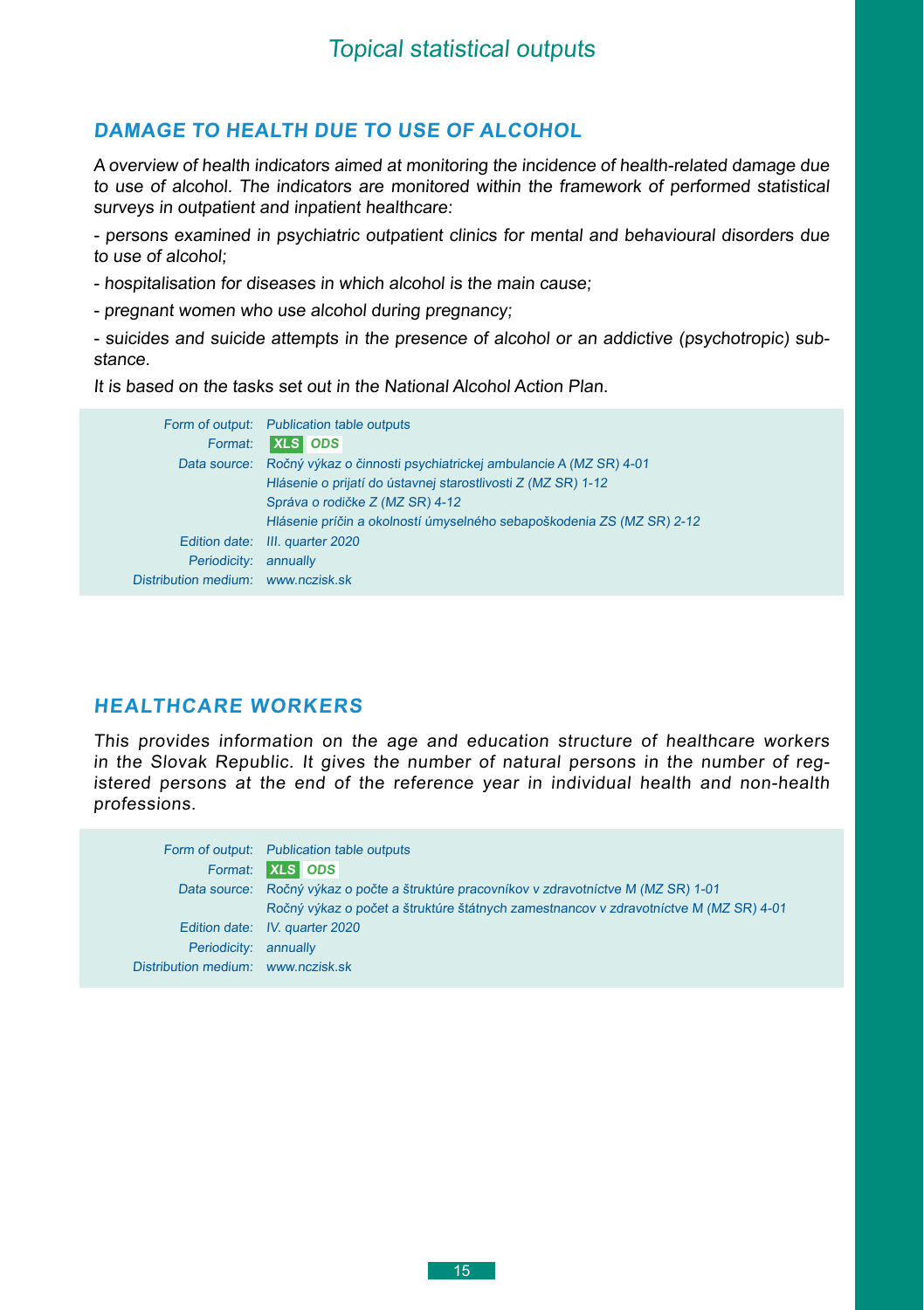#### <span id="page-15-0"></span>**Preventive CARE**

The outputs provide information on the number of preventive examinations of adults, children and adolescents performed in outpatient clinics of general medicine and general care for children and adolescents, on the number of dental preventive examinations, gastroenterological and urological preventive examinations. In the population of women, it monitors the number of preventive gynecological examinations in gynecological-obstetric outpatient clinics and the number of mammographic preventive examinations in radiology departments.

| Format:                            | Form of output: Publication table outputs<br><b>XLS</b> ODS                   |
|------------------------------------|-------------------------------------------------------------------------------|
| Data source:                       | Ročný výkaz o činnosti ambulancie A (MZ SR) 1-01                              |
|                                    | Ročný výkaz o činnosti všeobecnej ambulancie pre deti a dorast A (MZ SR) 5-01 |
|                                    | Ročný výkaz o činnosti gynekologicko-pôrodníckej ambulancie A (MZ SR) 7-01    |
|                                    | Ročný výkaz o činnosti ambulancie zubného lekárstva A (MZ SR) 8-01            |
|                                    | Ročný výkaz o činnosti rádiológie K (MZ SR) 4-01                              |
| Edition date:                      | IV. quarter 2020                                                              |
| Periodicity:                       | annually                                                                      |
| Distribution medium: www.nczisk.sk |                                                                               |

#### **PSYCHIATRIC CARE**

Activities of medical facilities in the field of psychiatry, gerontopsychiatry, child psychiatry and drug addiction medicine. It provides an overview of examined patients in psychiatric outpatient clinics (by diagnosis, gender and age group, of which the number of first-time diagnosed patients) and hospitalised patients in inpatient psychiatric care (diagnoses for which they were hospitalised, age and gender, mortality of hospitalised patients and additional psychiatric care after discharge/transfer).

|                                    | Form of output: Publication table outputs                                      |
|------------------------------------|--------------------------------------------------------------------------------|
|                                    | <b>Datasets</b>                                                                |
| Format:                            | <b>XLS</b> ODS                                                                 |
|                                    | Data source: Ročný výkaz o činnosti psychiatrickej ambulancie A (MZ SR) 4-01   |
|                                    | Hlásenie o pacientovi v ústavnej psychiatrickej starostlivosti ZS (MZ SR) 1-12 |
|                                    | Edition date: III. quarter 2020                                                |
| Periodicity: annually              |                                                                                |
| Distribution medium: www.nczisk.sk |                                                                                |
|                                    |                                                                                |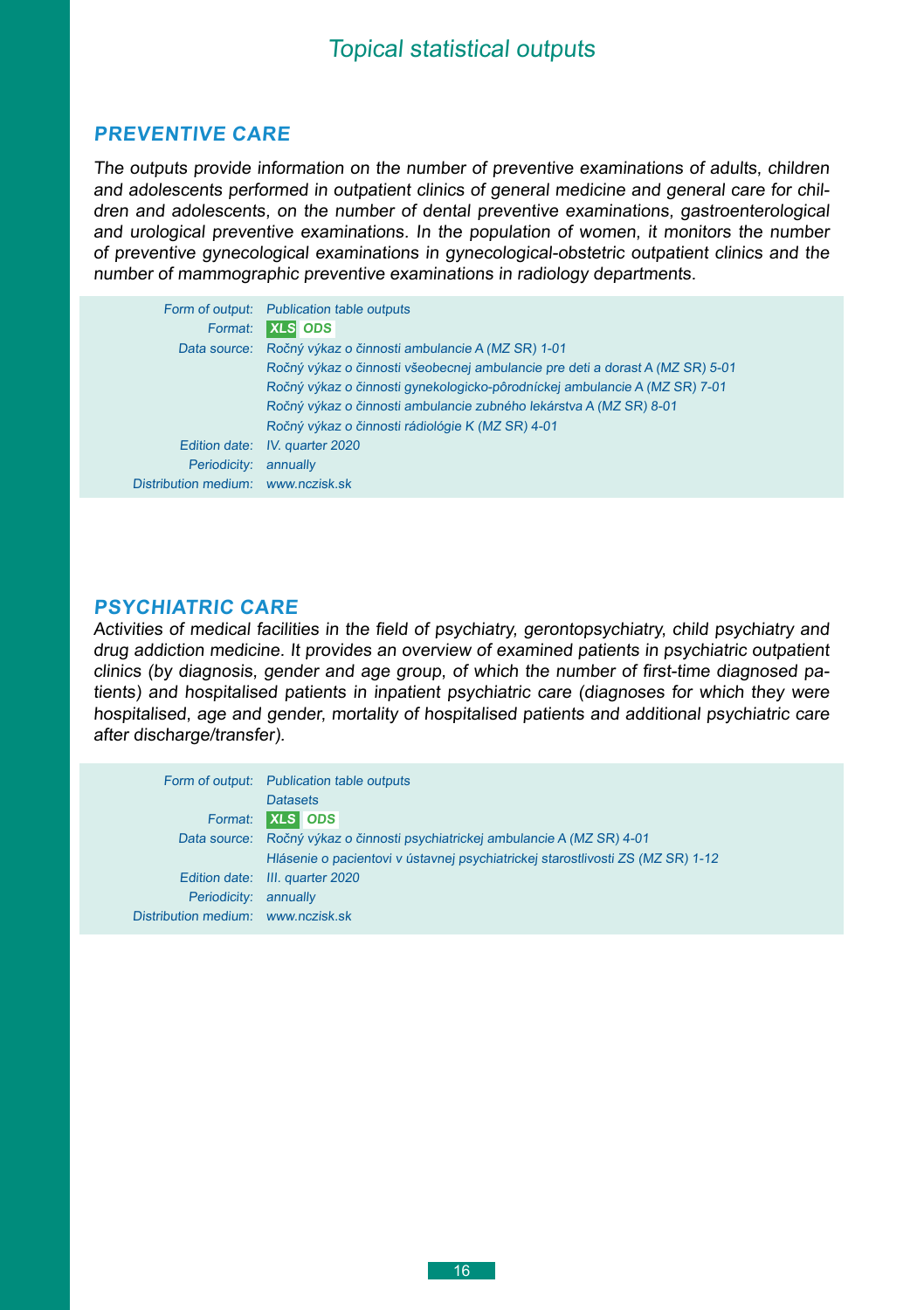## <span id="page-16-0"></span>**suicideS and suicide attempts**

Data on suicides and suicide attempts of persons broken down by gender, age group, marital status, education, work activity and territory of residence. They also give information on the manner and place of committing suicide, the motive of suicide attempts, as well as the established psychiatric diagnoses of patients who attempted suicide.

Form of output: Publication table outputs Format: **XLS ODS**  Data source: Hlásenie príčin a okolností úmyselného sebapoškodenia ZS (MZ SR) 2-12 Edition date: II. quarter 2020 Periodicity: annually Distribution medium: [www.nczisk.sk](http://www.nczisk.sk/Statisticke_vystupy/Tematicke_statisticke_vystupy/Pages/default.aspx)

## **Network of healthcare providers**

This provides an overview of the number of healthcare providers by type of medical facility in the Slovak Republic, the number of healthcare FTEs by type of medical facility and specialisation of the department, number of beds in inpatient medical facilities, number of daily places for patients and the number of outpatient visits by specialisation of department.

|                                    | Form of output: Publication table outputs                                  |
|------------------------------------|----------------------------------------------------------------------------|
|                                    | <b>Datasets</b>                                                            |
| Format:                            | <b>XLS ODS</b>                                                             |
| Data source:                       | Národný register poskytovateľov zdravotnej starostlivosti                  |
|                                    | Ročný výkaz M (MZ SR) 1-01 o počte a štruktúre pracovníkov v zdravotníctve |
|                                    | Ročný výkaz P (MZ SR) 1-01 o posteľovom fonde zdravotníckeho zariadenia    |
|                                    | Ročný výkaz P (MZ SR) 3-01 o prírodných liečebných kúpeľoch odborné výkazy |
|                                    | zaznamenávajúce počet návštev a denných miest v útvare                     |
| Edition date:                      | IV. quarter 2020                                                           |
| Periodicity:                       | annually                                                                   |
| Distribution medium: www.nczisk.sk |                                                                            |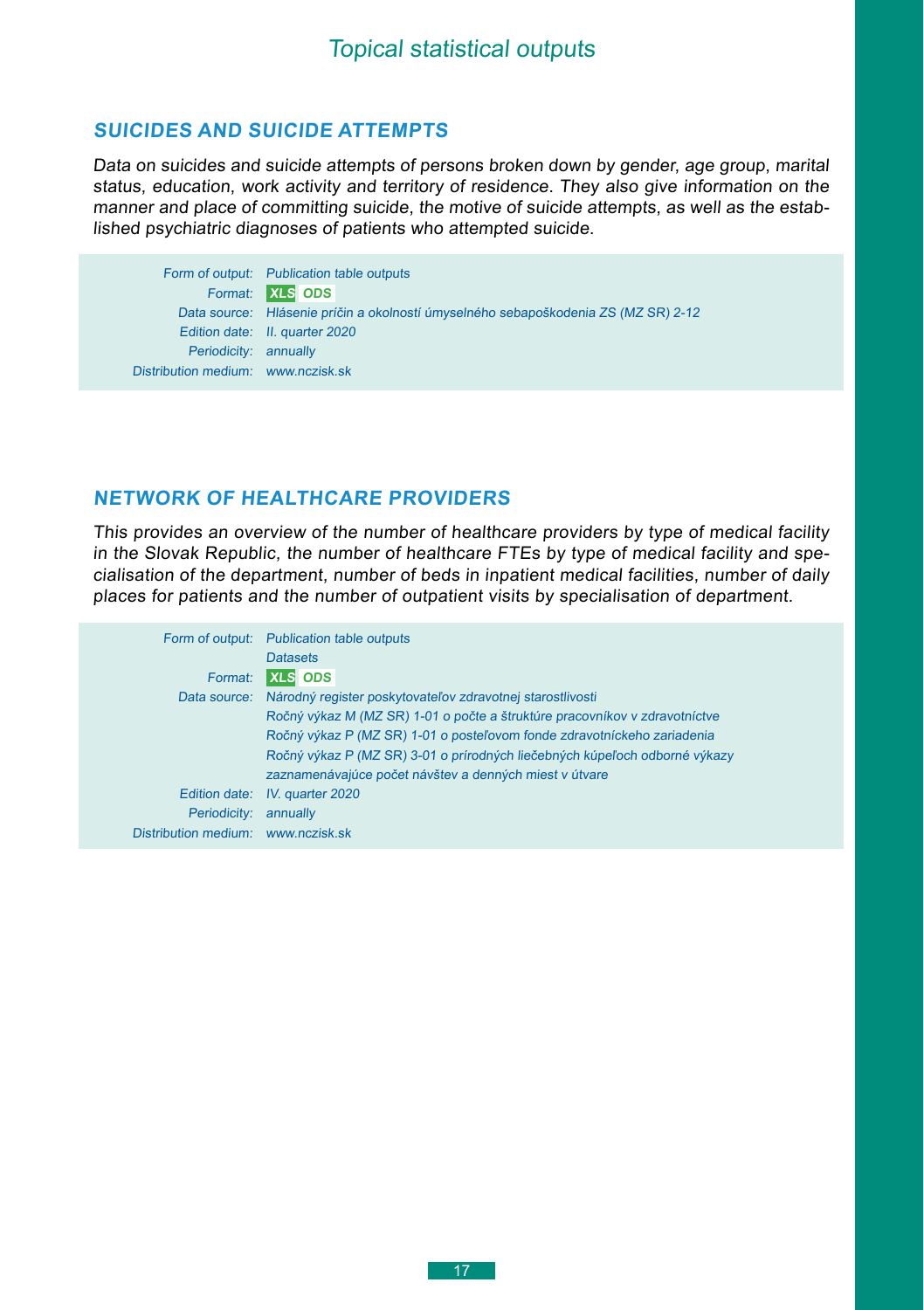## <span id="page-17-0"></span>**JoinT investigative and therapeutic teams**

An information source on activities of specialised departments of joint investigative and therapeutic teams (workplaces of medical genetics, clinical biochemistry, haematology and transfusiology, radiology, clinical immunology and allergology and pathological anatomy). Data on the quantity and type of laboratory and outpatient procedures, sampling and analysis, blood donors and others.

| <b>Datasets</b>                                                                       |
|---------------------------------------------------------------------------------------|
| <b>XLS ODS</b>                                                                        |
| Ročný výkaz o činnosti oddelenia lekárskej genetiky A (MZ SR) 6-01                    |
| Ročný výkaz o činnosti laboratória klinickej biochémie K (MZ SR) 1-01                 |
| Ročný výkaz o činnosti hematológie a transfúziológie – pracovisko SVLZ K (MZ SR) 2-01 |
| Ročný výkaz o činnosti rádiológie K (MZ SR) 4-01                                      |
| Ročný výkaz o činnosti laboratória klinickej imunológie a alergiológie K (MZ SR) 7-01 |
| Ročný výkaz o činnosti patologickej anatómie K (MZ SR) 8-01                           |
| III. quarter 2020                                                                     |
| annually                                                                              |
| www.nczisk.sk                                                                         |
|                                                                                       |

## **Consumption of human medicines, medical devices and dietetic food**

#### *Consumption of human medecines and medical devices*

The overview provides summary information on the total annual data on the amount and financial reimbursement (expenses of health insurance companies and patient expenses) of dispensed human medicines, medical devices and dietetic foods by type of dispensing. It lists the top 50 prescription medicines covered by public health insurance, over-the-counter medicines, and the chart of highest-expenditure medicines paid by patients.

|                                    | Form of output: Publication table outputs                                         |
|------------------------------------|-----------------------------------------------------------------------------------|
| Format:                            | <b>XLS</b> ODS                                                                    |
| Data source:                       | Štvrťročný výkaz o vydaných humánnych liekoch, zdravotníckych pomôckach           |
|                                    | a dietetických potravinách L (MZ SR) 1-04                                         |
|                                    | Štvrťročný výkaz o predpísaných a vydaných humánnych liekoch, zdravotníckych      |
|                                    | pomôckach a dietetických potravinách uhrádzaných na základe verejného zdravotného |
|                                    | poistenia L (MZ SR) 2-04                                                          |
|                                    | Edition date: II. quarter 2020                                                    |
| Distribution medium: www.nczisk.sk |                                                                                   |
|                                    |                                                                                   |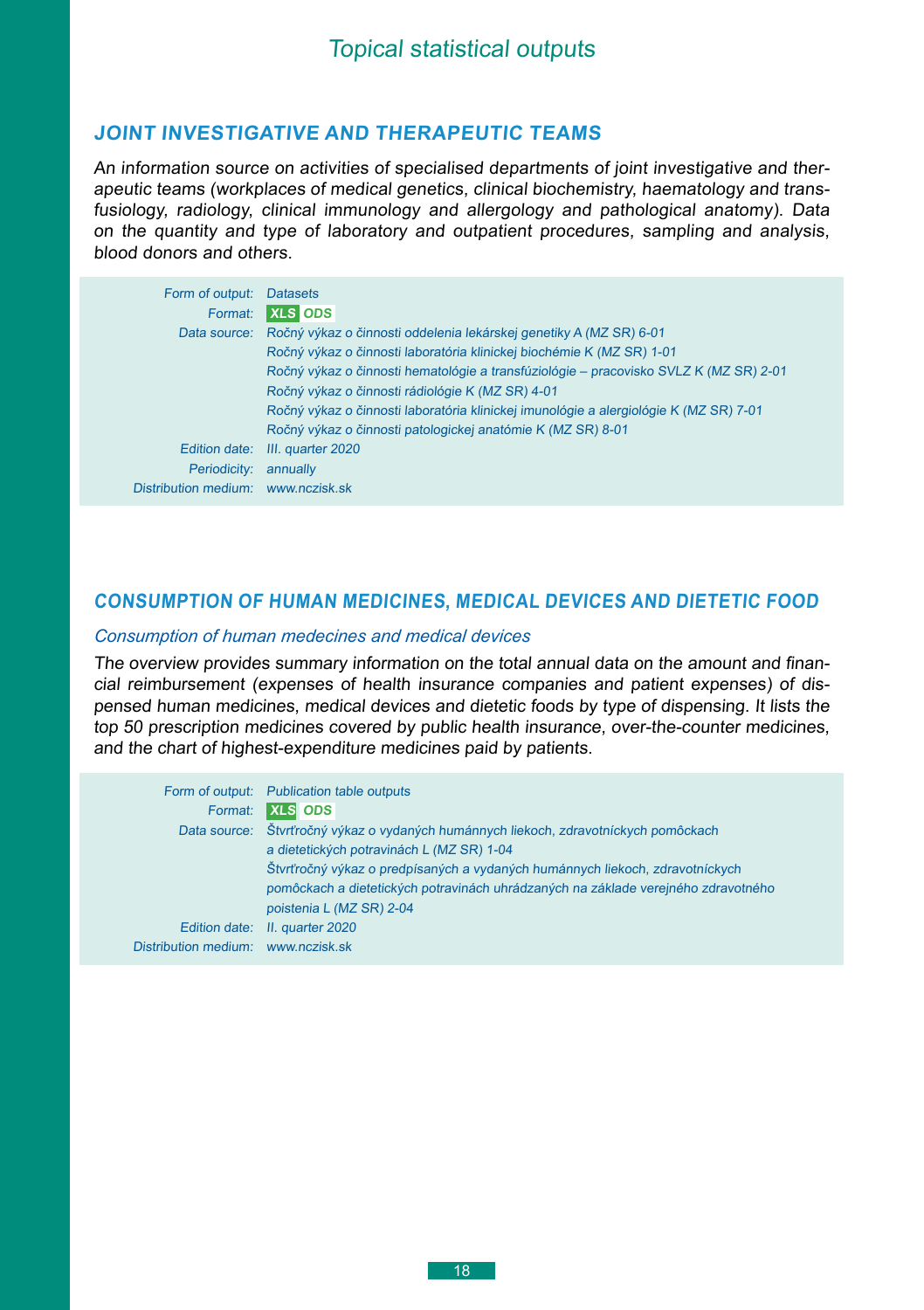#### <span id="page-18-0"></span>*Consumption of human medicines – list by pharmaceutical code*

The publication spreadsheet output shows a complete chart of the human medicine consumption at the level of the State Institute for Drug Control (SIDC) code for individual quarters and consequently cumulative data for the whole year. The chart ranking by quantity of medicines dispensed:

- dispensed medicines by all types of dispensing;
- dispensed prescribed medicines paid from public health insurance;
- sold over-the-counter from a public pharmacy to citizens;

- dispensed prescribed medicines from a public pharmacy without reimbursement from public insurance.

The chart is updated on a quarterly basis.

The dataset consists of a list of medicines dispensed by SIDC code, indicating the quantity in packs. The dataset allows for the creation of own selections and arrangement by item – ATC pharmaceutical group, pharmaceutical code, manufacturer country, manufacturer name and dispensing type of the medicine.

The dataset is updated on a quarterly basis.

#### *Consumption of medical devices – list by product code*

The dataset contains a list of dispensed medical devices, including special medical material at the level of the code of the medical device, indicating the quantity of packages dispensed. The dataset allows for the creation of own selections and arrangement by item – medical device group, medical device code, manufacturer state, manufacturer name, and medical device dispensing type.

It is updated on a quarterly basis.

#### *Consumption of dietary foods – list by product code*

The dataset contains a list of dietetic foods dispensed, at the level of the dietetic food code, indicating the quantity of packages dispensed. The dataset allows for the creation of own selections and arrangement by item – dietetic food code, producer country, producer name and dispensing type of dietetic food.

It is updated on a quarterly basis.

| Form of output:      | <b>Publication table outputs</b>                                                  |
|----------------------|-----------------------------------------------------------------------------------|
|                      | <b>Datasets</b>                                                                   |
| Format:              | <b>XLS ODS</b>                                                                    |
| Data source:         | Štvrťročný výkaz o vydaných humánnych liekoch, zdravotníckych pomôckach           |
|                      | a dietetických potravinách L (MZ SR) 1-04                                         |
|                      | Štvrťročný výkaz o predpísaných a vydaných humánnych liekoch, zdravotníckych      |
|                      | pomôckach a dietetických potravinách uhrádzaných na základe verejného zdravotného |
|                      | poistenia L (MZ SR) 2-04                                                          |
| Edition date:        | I., II., III., IV. quarter 2020                                                   |
| Periodicity:         | preliminary (quarterly)                                                           |
|                      | final (annual)                                                                    |
| Distribution medium: | www.nczisk.sk                                                                     |
|                      |                                                                                   |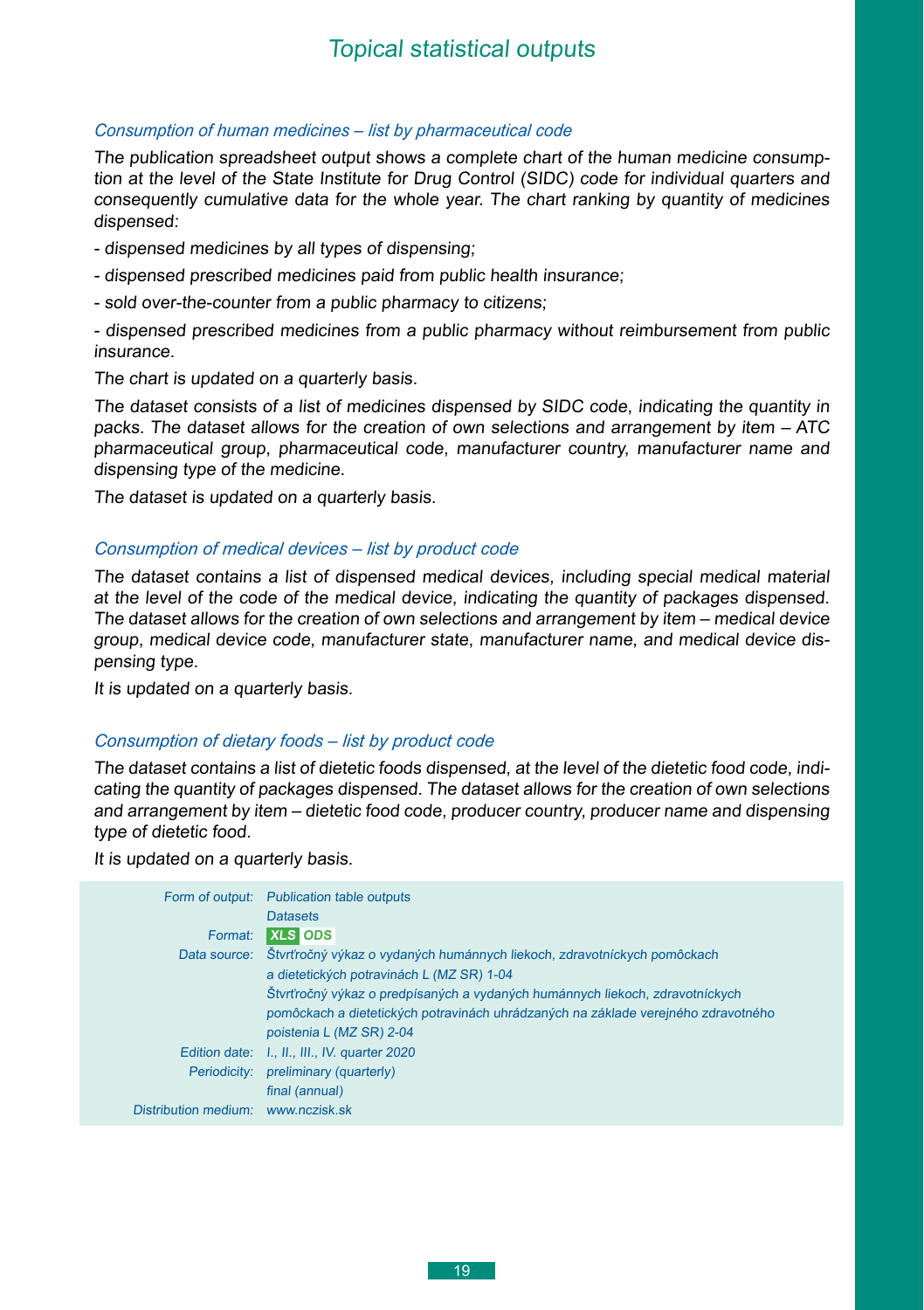#### <span id="page-19-0"></span>*Account of the insured person – human medicines reimbursed from public health insurance*

The statistical outputs provide a detailed overview of the consumption of prescribed human medicines in the territory of the Slovak Republic, approved by the relevant health insurance company in the framework of the provision of health care according to the ATC group, or SIDC pharmaceutical code, diagnosis and gender of the insured person. They thus represent an important supporting source for the analysis of drug consumption data.

| Form of output:      | <b>Datasets</b>                                                                      |
|----------------------|--------------------------------------------------------------------------------------|
| Format:              | <b>XLS</b> ODS                                                                       |
| Data source:         | údaje z účtu poistenca od zdravotných poisťovní zasielanými do NCZI podľa § 15 ods.  |
|                      | 6 zákona č. 581/2004 Z. z. o zdravotných poisťovniach, dohľade nad zdravotnou        |
|                      | starostlivosťou a o zmene a doplnení niektorých zákonov v znení neskorších predpisov |
|                      | a v zmysle zákona č. 153/2013 Z. z. o národnom zdravotníckom informačnom systéme     |
|                      | a o zmene a doplnení niektorých zákonov v znení neskorších predpisov                 |
| Edition date:        | III. quarter 2020                                                                    |
| Periodicity:         | annually                                                                             |
| Distribution medium: | www.nczisk.sk                                                                        |

#### **Tuberculosis and other respiratory diseases**

#### *Diseases of respiratory system in specialised outpatient clinics*

The dataset provides data on the number of visits, examinations and the number of monitored persons with tuberculosis and non-tuberculous respiratory diseases, the number of monitored patients with chronic diseases of the lower respiratory tract and pneumonia in outpatient clinics of pneumology and phthisiology of the Slovak Republic.

| Form of output: Datasets           |                                                                                         |
|------------------------------------|-----------------------------------------------------------------------------------------|
|                                    | Format: <b>XLS</b> ODS                                                                  |
|                                    | Data source: Ročný výkaz o činnosti ambulancie pneumológie a ftizeológie A (MZ SR) 3-01 |
|                                    | Edition date: III. quarter 2020                                                         |
| Periodicity: annually              |                                                                                         |
| Distribution medium: www.nczisk.sk |                                                                                         |

#### *Tuberculosis*

The publication spreadsheet output contains both absolute and relative (incidence) numbers of cases of pulmonary and extra-pulmonary tuberculosis in the Slovak Republic. It shows the number of new cases of tuberculosis and relapses classified by gender, age and residence of the patient.

|                                    | Form of output: Publication table outputs                                        |
|------------------------------------|----------------------------------------------------------------------------------|
| Format: XLS                        |                                                                                  |
|                                    | Data source: Národný register tuberkulózy – Hlásenie o pacientovi s tuberkulózou |
|                                    | Edition date: III. quarter 2020                                                  |
| Periodicity: annually              |                                                                                  |
| Distribution medium: www.nczisk.sk |                                                                                  |
|                                    |                                                                                  |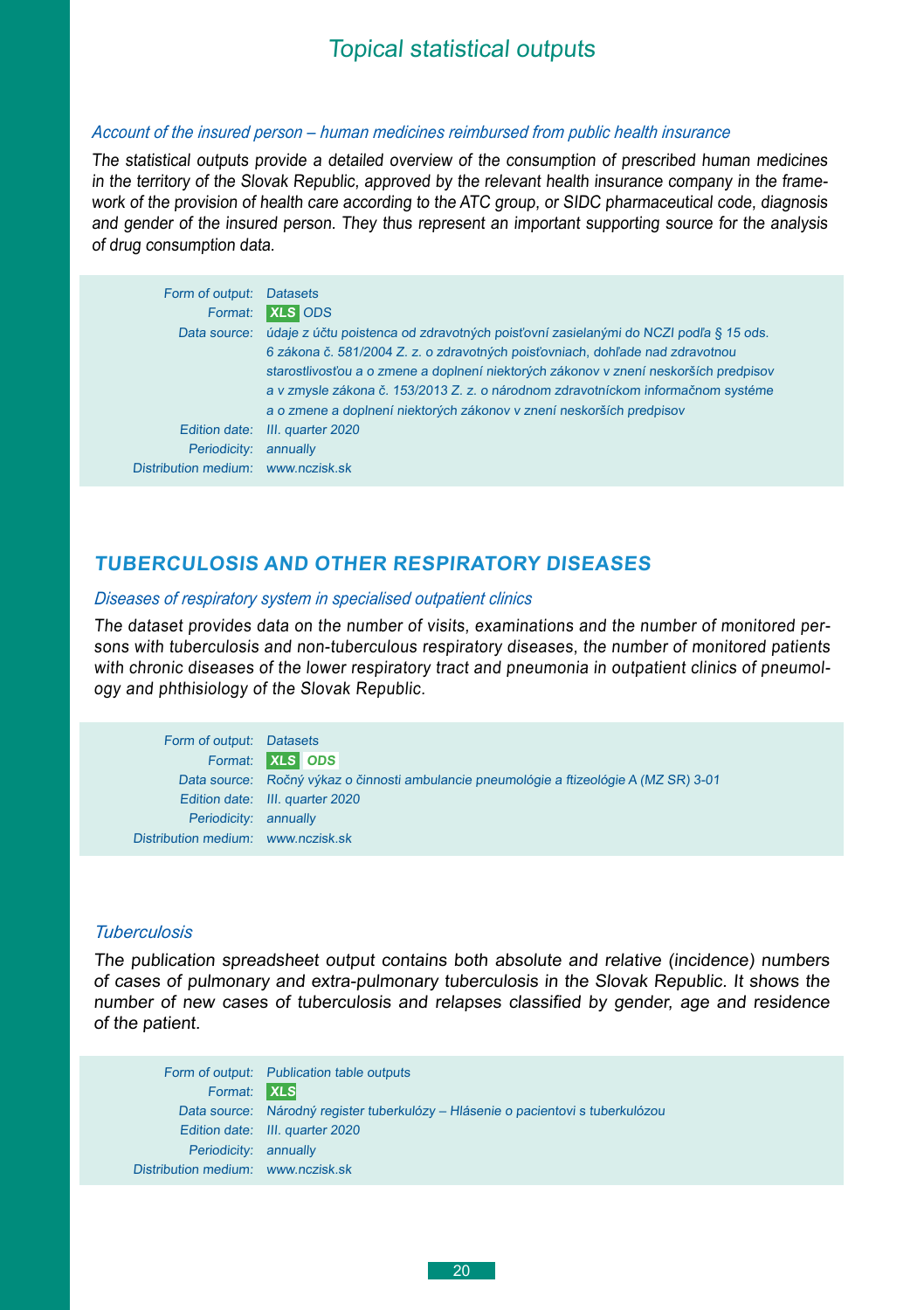#### <span id="page-20-0"></span>**Injuries**

This provides data on the number of hospitalisations for injuries by gender and age group. Injuries are specified by place of the injury on each part of the body (Chapter XIX of ICD-10). At the same time, the monitoring focuses on the diagnosis of the cause (mechanism) of the injury in Chapter XX of ICD-10. It also lists deaths in hospitalised patients and average hospital treatment periods.

Form of output: Publication table outputs Format: **XLS ODS**  Data source: Hlásenie o prijatí do ústavnej starostlivosti Z (MZ SR) 1-12 Edition date: III. quarter 2020 Periodicity: annually Distribution medium: [www.nczisk.sk](http://www.nczisk.sk/Statisticke_vystupy/Tematicke_statisticke_vystupy/Pages/default.aspx)

#### **Congenital malformations, deformations and abnormalities**

#### *Congenital malformations, deformations and abnormalities in SR 2018*

Congenital defects in the population are important indicators of health status of the population. The publication spreadsheet output contains data on absolute and relative (incidence) numbers of children with congenial malformations, deformations and abnormalities, by affected organ (group of diagnosis under Chapter XVII and other registered diagnoses of ICD-10), as well as by frequency of individual congenial malformations, deformations and abnormalities. Most of the indicators in children are broken down by territory of mother's residence. It also provides information on the development of newly-diagnosed congenital defects in children annually (incidence).

Form of output: Publication table outputs Format: **XLS** Data source: Národný register vrodených chýb SR - Hlásenie dieťaťa s vrodenou chybou Edition date: IV. quarter 2020 Periodicity: annually Distribution medium: [www.nczisk.sk](http://www.nczisk.sk/Statisticke_vystupy/Tematicke_statisticke_vystupy/Pages/default.aspx)

#### **General care for children and adolescents**

Data on the number of children and adolescents monitored in outpatient clinics for selected diseases, the number of visits, examinations and preventive examinations performed in general outpatient clinics for children and adolescents by region and age group. They also provide information on the number of children fully breastfed to the end of the first to sixth month.

Form of output: Publication table outputs **Datasets** Format: **XLS ODS**  Data source: Ročný výkaz o činnosti všeobecnej ambulancie pre deti a dorast A (MZ SR) 5-01 Edition date: IV. quarter 2020 Periodicity: annually Distribution medium: [www.nczisk.sk](http://www.nczisk.sk/Statisticke_vystupy/Tematicke_statisticke_vystupy/Pages/default.aspx)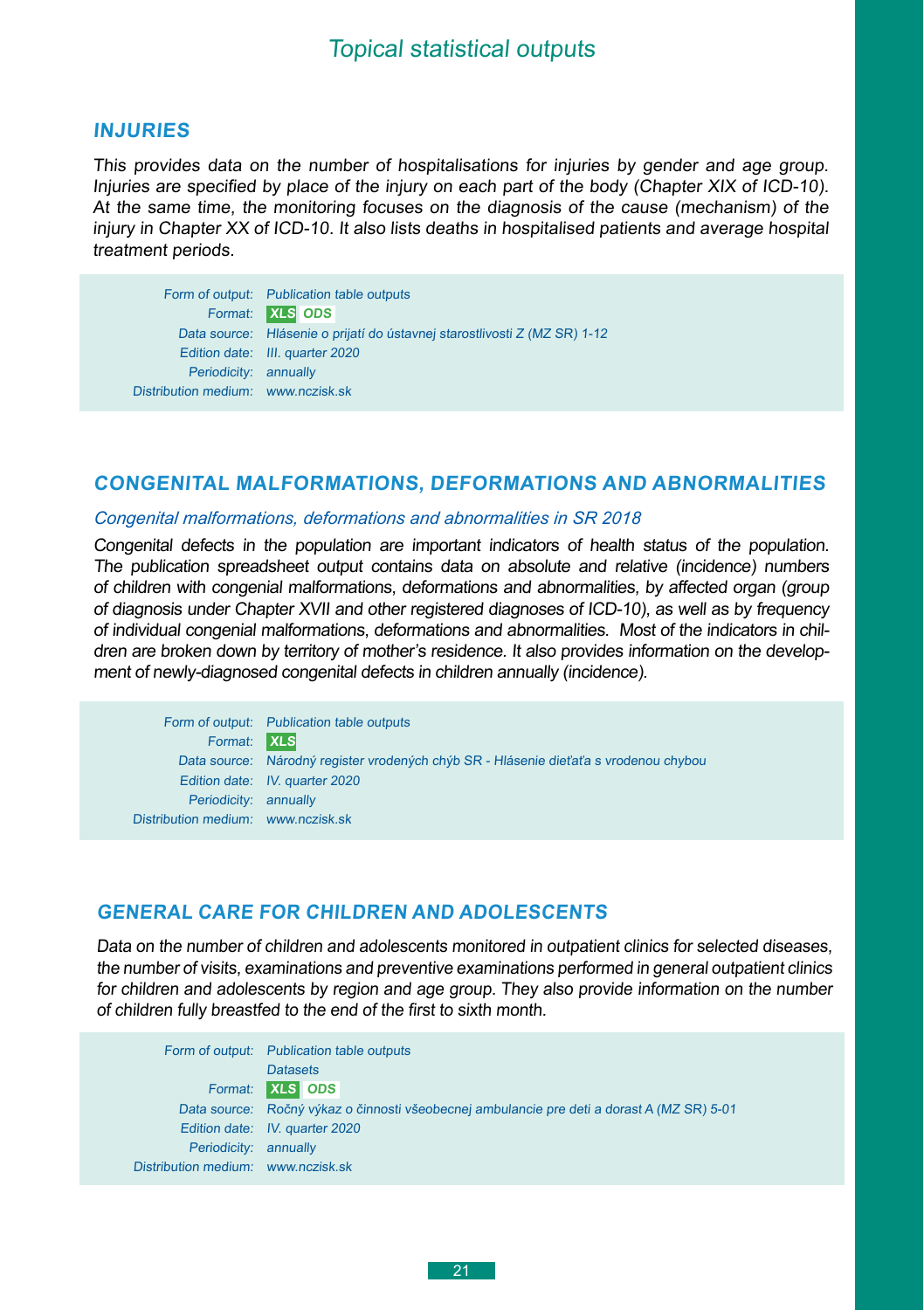## <span id="page-21-0"></span>**Selected economic indicators in health care**

Data on financial management of healthcare organisations in the Slovak Republic (state and non-state healthcare providers, providers of services related to the provision of health care and others). They depict the structure of costs, revenues and profit/loss by founder and legal form of organisation, form of healthcare provider (inpatient, outpatient and pharmacy).

|                                    | Form of output: Publication table outputs                                            |
|------------------------------------|--------------------------------------------------------------------------------------|
|                                    | Format: XLS ODS                                                                      |
|                                    | Data source: Štvrťročný výkaz o ekonomike organizácií v zdravotníctve E (MZ SR) 1-04 |
|                                    | Ročný výkaz o ekonomike organizácií v zdravotníctve E (MZ SR) 2-01                   |
|                                    | Mesačný výkaz o ekonomike vybraných organizácií v zdravotníctve E (MZ SR) 3-12       |
|                                    | Edition date: IV. quarter 2020                                                       |
| Periodicity: annually              |                                                                                      |
| Distribution medium: www.nczisk.sk |                                                                                      |

## **Selected data on outpatient health care not elsewhere classified**

It provides data on the following activities

- sports medicine outpatient clinics (number of
- visits and examinations, types of examinations);

- ophthalmological outpatient clinics (number of visits of patients by age, monitored persons by diagnosis, including newly-recognised disease, people with complete or practical blindness);

- homecare nursing agencies (treated persons by gender and age, disability by diagnosis, procedures for patients);

- day-care centre (number of daily places and number of persons treated by gender and age).

| Form of output:                    | <b>Datasets</b>                                                                        |
|------------------------------------|----------------------------------------------------------------------------------------|
| Format:                            | <b>XLS ODS</b>                                                                         |
| Data source:                       | Ročný výkaz o činnosti telovýchovného lekárstva A (MZ SR) 11-01                        |
|                                    | Ročný výkaz o činnosti oftalmologickej ambulancie A (MZ SR) 15-01                      |
|                                    | Ročný výkaz o činnosti agentúry domácej ošetrovateľskej starostlivosti A (MZ SR) 20-01 |
|                                    | Ročný výkaz o činnosti stacionára T (MZ SR) 1-01                                       |
|                                    | Edition date: III. quarter 2020                                                        |
| Periodicity:                       | annually                                                                               |
| Distribution medium: www.nczisk.sk |                                                                                        |
|                                    |                                                                                        |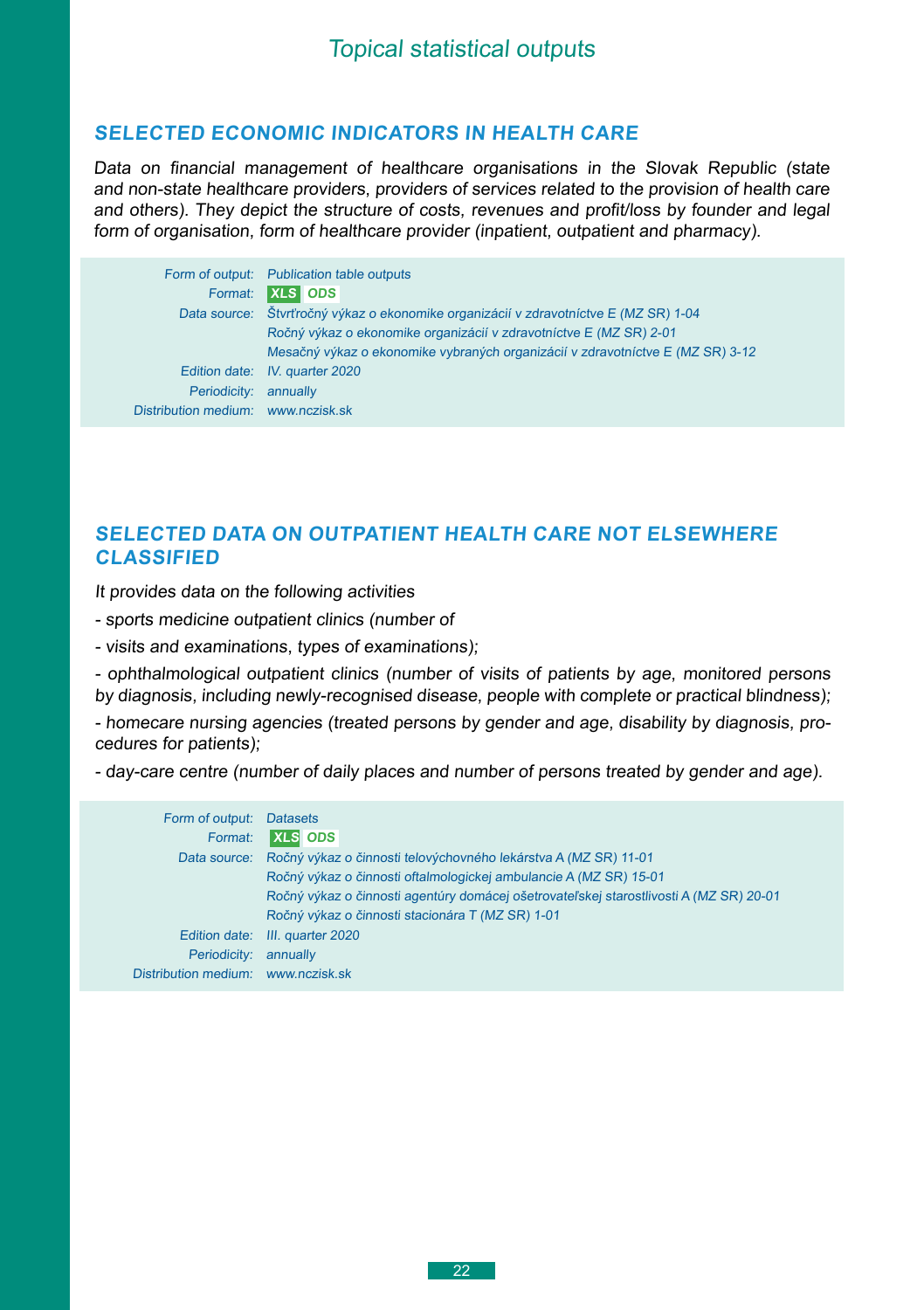#### <span id="page-22-0"></span>**Expenditure on promotion, marketing and monetary and non-monetary performance**

The report quantifies the expenditure on promotion, marketing and monetary and non-monetary performances that were provided to a healthcare worker or healthcare provider from medicine production authorisation holders, medicine distribution authorisation holders, medical care authorisation holders, human medicine registration authorisation holders, and pharmaceutical companies. The obliged entities submit their report always for the preceding calendar half-year.

| Form of output: Datasets           |                                                                                                 |
|------------------------------------|-------------------------------------------------------------------------------------------------|
| Format: XLS                        |                                                                                                 |
|                                    | Data source: Výdavky na propagáciu, marketing a na peňažné a nepeňažné plnenia PNP (MZ SR) 1-02 |
|                                    | Edition date: I., III. quarter 2020                                                             |
| Periodicity: biannually            |                                                                                                 |
| Distribution medium: www.nczisk.sk |                                                                                                 |

## **Medical technology**

This provides information on the number and types of devices and equipment, including any accessory medical devices, which are put into operation, irrespective of the year of their purchase. Date is given on the category, code and name of the medical technology, number of the population per 1 device.

Form of output: Publication table outputs Format: **XLS ODS**  Data source: Ročný výkaz o zdravotníckej technike R (MZ SR) 3-01 Edition date: IV. quarter 2020 Periodicity: annually Distribution medium: [www.nczisk.sk](http://www.nczisk.sk/Statisticke_vystupy/Tematicke_statisticke_vystupy/Pages/default.aspx)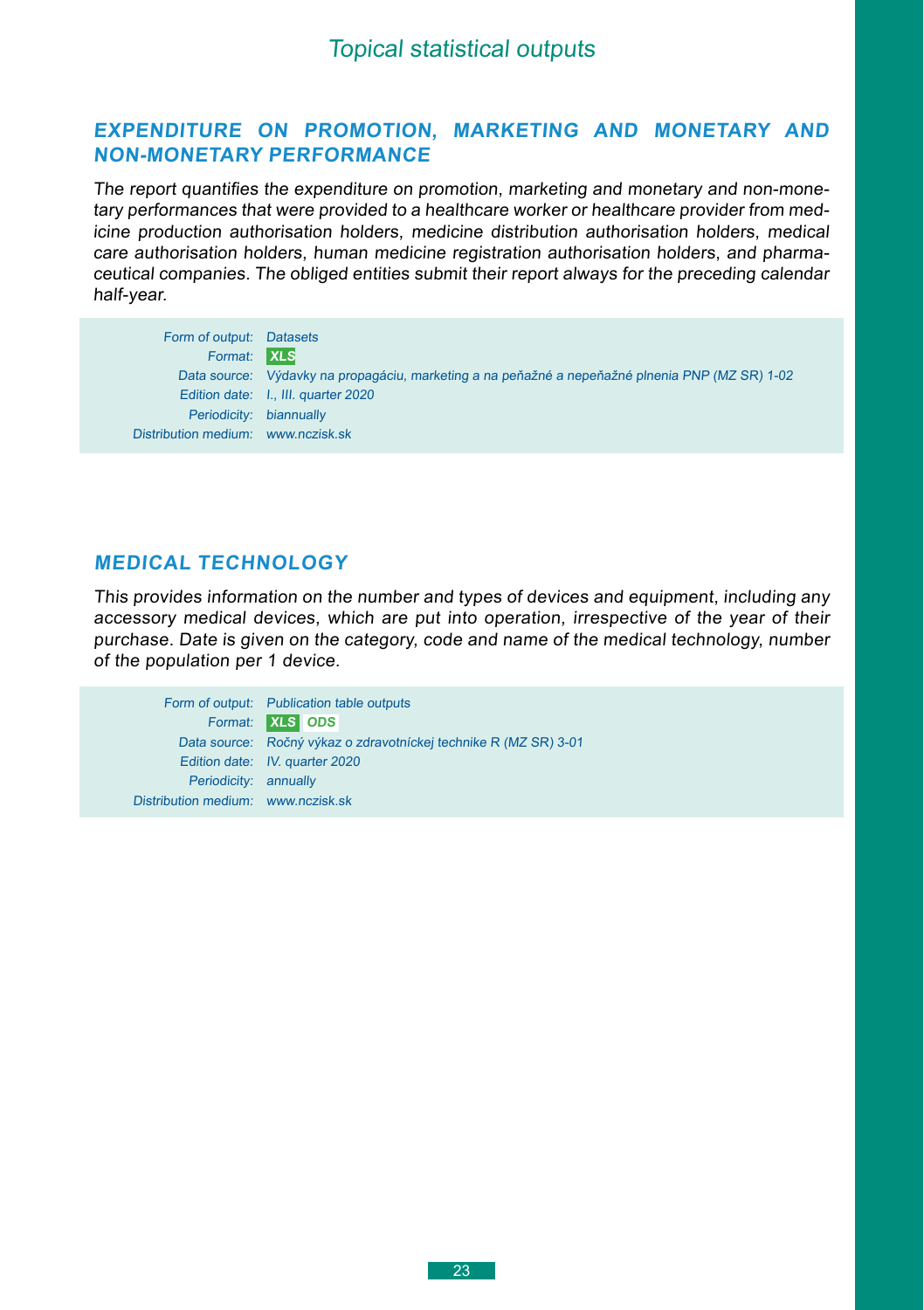### <span id="page-23-0"></span>**Rare, genetic and hereditary diseases**

The publication presents output table and graphic spreadsheets from processed analysis of reports of hereditary, genetic and rare diseases (hereinafter "rare diseases") from medical genetics outpatient clinics in two time periods, namely in the years 2014 – 2018 and before 2014. In the 1st time period, these are statutory reports of newly-diagnosed patients with the relevant rare disease; in the 2nd time period these are retrospectively reported cases of rare diseases diagnosed before 1 January 2014 in the framework of the Rare Diseases 2018 project, which was part of the Action Plan of the National Programme of Care for Patients with Rare Diseases.

The authors in the presented file, give the basic and specific classification of rare diseases (their incidence is given in absolute numbers), the relevant expert commentary also points to the development in the diagnostics of rare diseases and other perspectives in obtaining information on rare diseases in the Slovak Republic and other specialised workplaces.

| Form of output: Publication        |                                                                                                   |
|------------------------------------|---------------------------------------------------------------------------------------------------|
| Format: PDF                        |                                                                                                   |
|                                    | Data source: Národný register vrodených chýb/Register dedičných, genetických a zriedkavých chorôb |
|                                    | Edition date: II. quarter 2020                                                                    |
|                                    | Periodicity: special edition                                                                      |
| Distribution medium: www.nczisk.sk |                                                                                                   |

#### **Dental care**

This provides information on activities of dentistry and dental care for children, adolescents and adults. It provides data on the number of registered persons and persons who have undergone a preventive dental examination. It shows the index of oral health of 12-year-olds and 15-year-olds and the number of dental procedures.

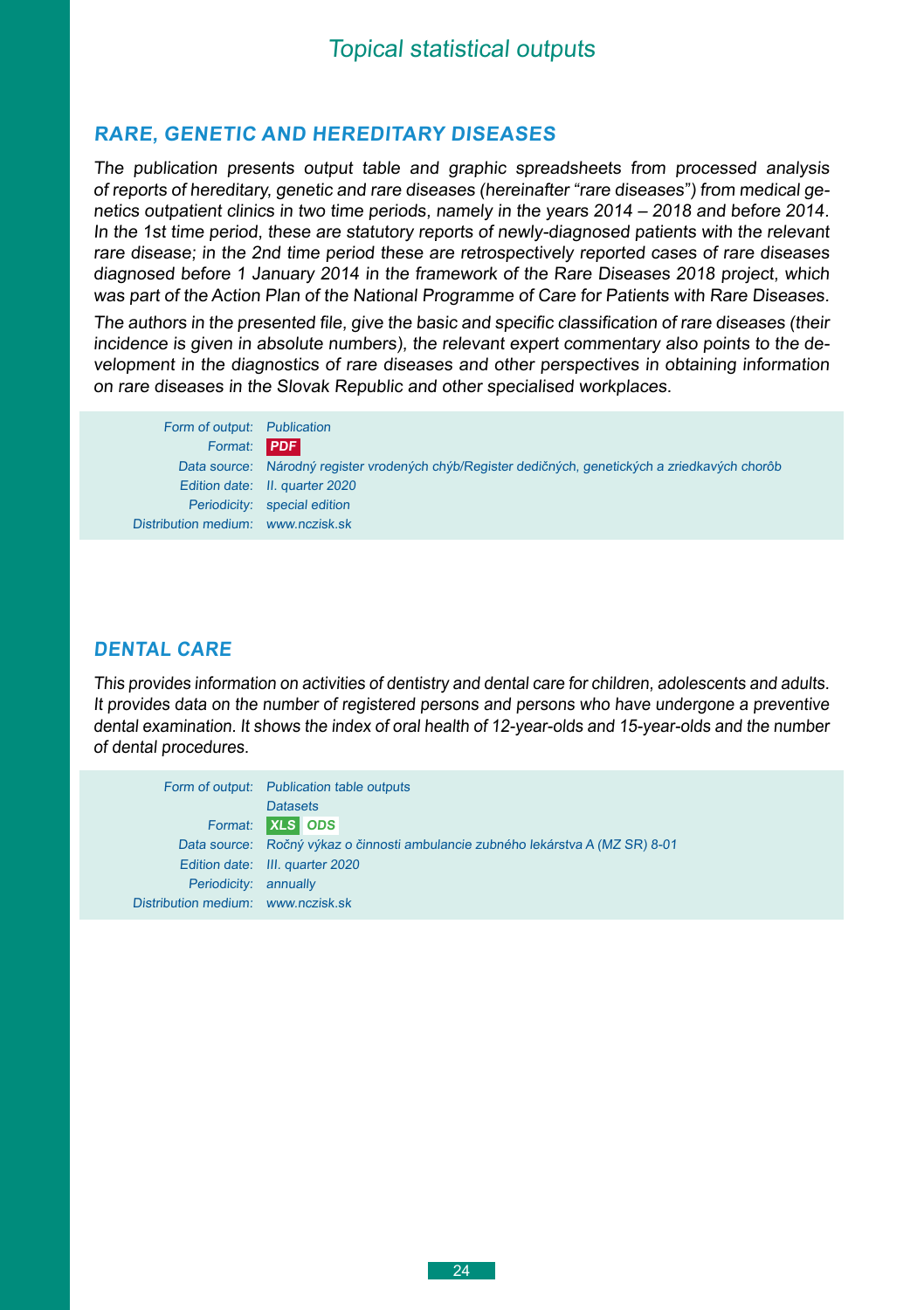## <span id="page-24-0"></span>**Medical libraries of health organisations**

#### **Directory 2020**

The directory of medical libraries of healthcare institutions provides an updated overview of active libraries for 2020. Medical facilities are divided into nine groups with internal alphabetical order by facility name.

In addition to the address of the institution, the directory also gives contact details: telephone, email address and website of the organisation. A separate part of it is a list of academic libraries of universities with a medical-health focus.

Form of output: Publication Format: **PDF** Edition date: II. quarter 2020 Periodicity: annually Distribution medium: www.nczisk.sk www.sllk.sk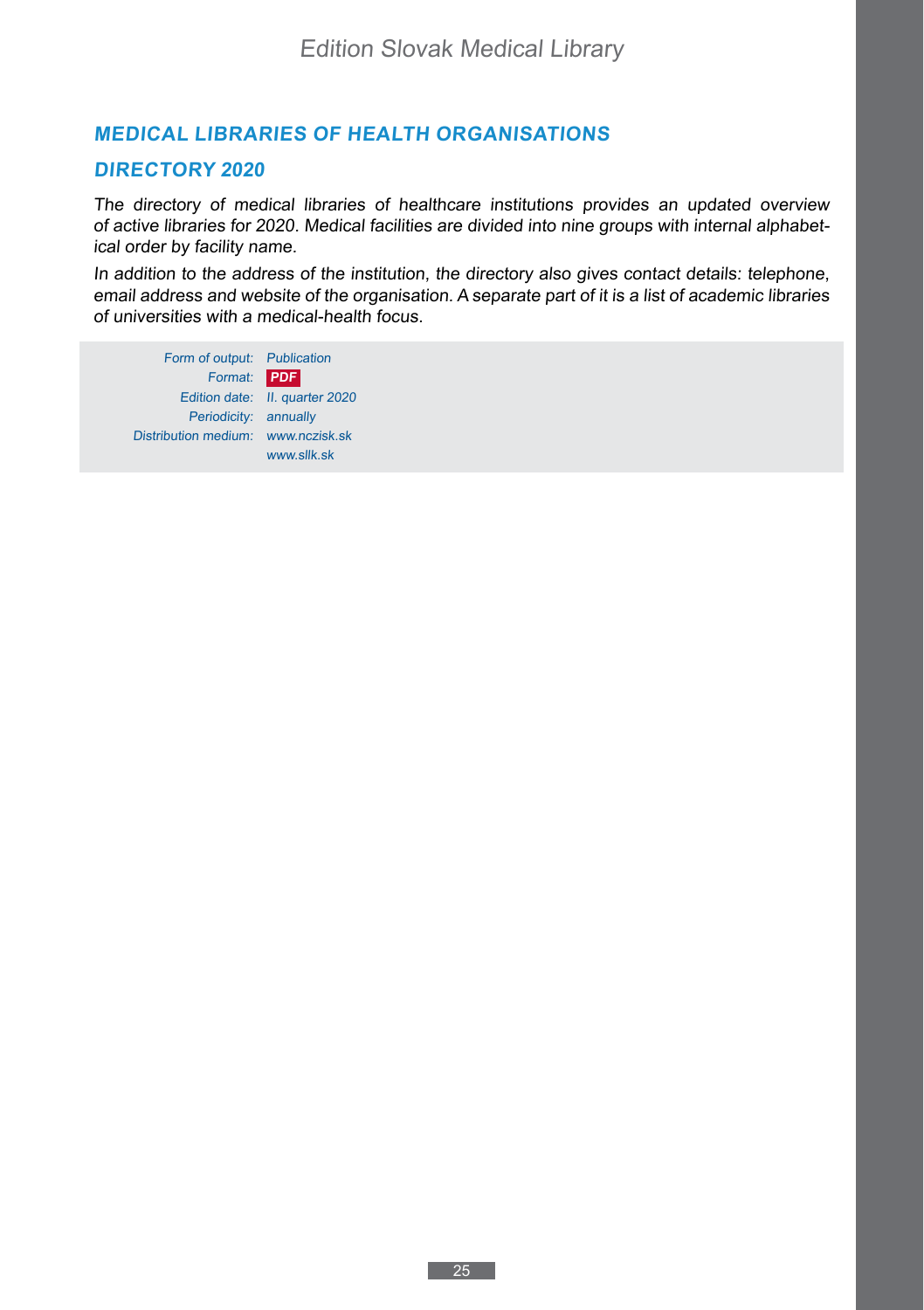## <span id="page-25-0"></span>**List of journals ordered and subscribed by the Slovak Medical Library (SlLK) in 2020**

The list provides information on all journals available in the Slovak Medical Library that were acquired into the library collection by purchase, exchange and donation. The list includes an alphabetical list of journals and a thematic register.

In addition to the titles of individual journals, the alphabetical part also includes the ISSN of the title, periodicity, press mark and years of subscription. In the thematic register, journals are sorted by medical disciplines.

Form of output: Publication Format: **PDF** Edition date: III. quarter 2020 Periodicity: annually Distribution medium: www.nczisk.sk www.sllk.sk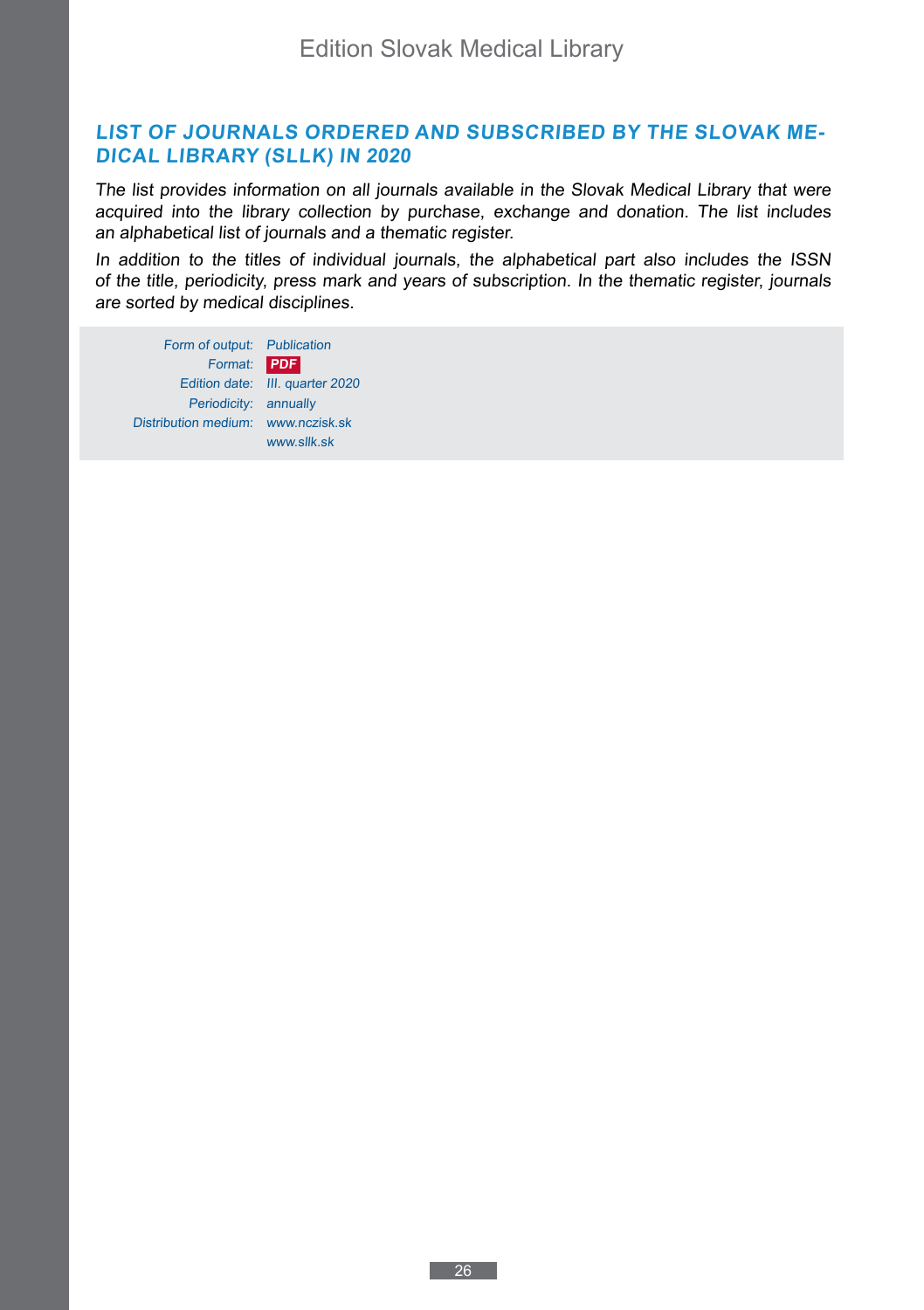# *The Enclosures*

1/3

# <span id="page-26-0"></span>Table overview of the Statistical Outputs Publication Programme

| Order | Name                                                    | Form of output                        | Format   | <b>Edition date</b>         | Periodicity |
|-------|---------------------------------------------------------|---------------------------------------|----------|-----------------------------|-------------|
| 1.    | Health Statistics Yearbook of the Slovak republic 2019  | publication                           | PDF, XLS | IV. Q. 2020                 | annually    |
|       |                                                         |                                       |          |                             |             |
| 2.    | Anesthesiology and intensive medicine                   | publication table outputs<br>datasets | XLS, ODS | III. Q. 2020                | annually    |
| 3.    | Dermatovenerology                                       | datasets                              | XLS, ODS | IV. Q. 2020                 | annually    |
| 4.    | Diabetology                                             | publication table outputs<br>datasets | XLS, ODS | IV. Q. 2020                 | annually    |
| 5.    | Drug addiction - drug user treatment                    | publication table outputs             | XLS, ODS | II. Q. 2020                 | annually    |
| 6.    | Physiatry and rehabilitation                            | datasets                              | XLS, ODS | IV. Q. 2020                 | annually    |
| 7.    | Gynecology, obstetrics, abortions                       |                                       |          |                             |             |
| 7.1   | Gynecological and obstetric outpatient care             | publication table outputs<br>datasets | XLS, ODS | IV. Q. 2020                 | annually    |
| 7.2   | Maternal and newborn care                               | publication table outputs             | XLS, ODS | I. Q. 2020                  | annually    |
| 7.3   | <b>Abortions</b>                                        | publication table outputs             | XLS, ODS | II. Q. 2020                 | annually    |
| 8.    | Haematology and transfusiology                          | datasets                              | XLS, ODS | IV. Q. 2020                 | annually    |
| 9.    | Hospitalisations                                        | publication table outputs<br>datasets | XLS, ODS | III. Q. 2020                | annually    |
| 10.   | Surgery                                                 | datasets                              | XLS, ODS | IV. Q. 2020                 | annually    |
| 11.   | Occupational diseases or risks of occupational diseases | publication table outputs             | XLS, ODS | II. Q. 2019                 | annually    |
| 12.   | Immunology and allergology                              | datasets                              | XLS, ODS | III. Q. 2020                | annually    |
| 13.   | Cardiology                                              | publication table outputs<br>datasets | XLS, ODS | IV. Q. 2020                 | annually    |
| 14.   | Spa care                                                | publication table outputs<br>datasets | XLS, ODS | II. Q. 2020<br>III. Q. 2020 | annually    |
| 15.   | Nephrology                                              | publication table outputs<br>datasets | XLS, ODS | III. Q. 2020                | annually    |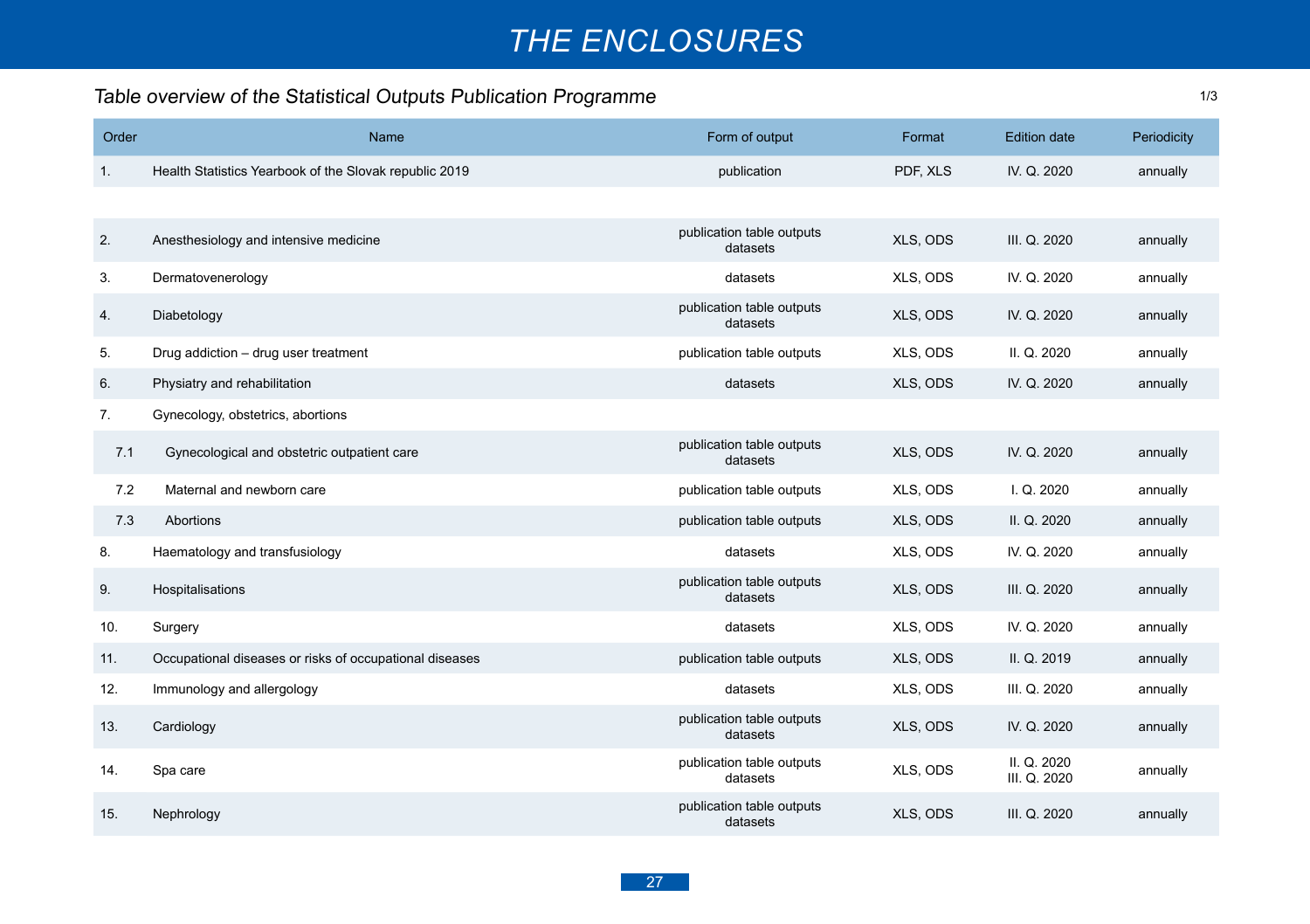# *The Enclosures*

|       |                                                                                            |                                       |          |                               | 2/3         |
|-------|--------------------------------------------------------------------------------------------|---------------------------------------|----------|-------------------------------|-------------|
| Order | Name                                                                                       | Form of output                        | Format   | <b>Edition date</b>           | Periodicity |
| 16.   | Neurology                                                                                  | datasets                              | XLS, ODS | IV. Q. 2020                   | annually    |
| 17.   | Oncology                                                                                   |                                       |          |                               |             |
| 17.1  | Nuclear medicine, clinical and radiation oncology                                          | publication table outputs<br>datasets | XLS, ODS | IV. Q. 2020                   | annually    |
| 18.   | Venereal diseases                                                                          | publication table outputs             | XLS, ODS | III. Q. 2020                  | annually    |
| 19.   | Bed fund                                                                                   | publication table outputs<br>datasets | XLS, ODS | III. Q. 2020                  | annually    |
| 20.   | Damage to health due to use of alcohol                                                     | publication table outputs             | XLS, ODS | III. Q. 2020                  | annually    |
| 21.   | Healthcare workers                                                                         | publication table outputs             | XLS, ODS | IV. Q. 2020                   | annually    |
| 22.   | Preventive care                                                                            | publication table outputs             | XLS, ODS | IV. Q. 2020                   | annually    |
| 23.   | Psychiatric care                                                                           | publication table outputs<br>datasets | XLS, ODS | III. Q. 2020                  | annually    |
| 24.   | Suicides and suicide attempts                                                              | publication table outputs             | XLS, ODS | II. Q. 2020                   | annually    |
| 25.   | Network of healthcare providers                                                            | publication table outputs<br>datasets | XLS, ODS | IV. Q. 2020                   | annually    |
| 26.   | Joint investigative and therapeutic teams                                                  | datasets                              | XLS, ODS | III. Q. 2020                  | annually    |
| 27.   | Consumption of human medicines, medical devices and dietetic food                          |                                       |          |                               |             |
| 27.1  | Consumption of human medicines and medical devices                                         | publication table outputs             | XLS, ODS | II. Q. 2020                   | annually    |
| 27.2  | Consumption of human medicines - list by pharmaceutical code                               | publication table outputs<br>datasets | XLS, ODS | L., IL., III., IV.<br>Q. 2020 | quarterly   |
| 27.3  | Consumption of medical devices - list by product code                                      | datasets                              | XLS, ODS | L., IL., III., IV.<br>Q. 2020 | quarterly   |
| 27.4  | Consumption of dietary foods - list by product code                                        | datasets                              | XLS, ODS | I. II, III., IV.<br>Q. 2020   | quarterly   |
| 27.5  | Account of the insured person - human medicines reimbursed from public<br>health insurance | datasets                              | XLS, ODS | III. Q. 2020                  | annually    |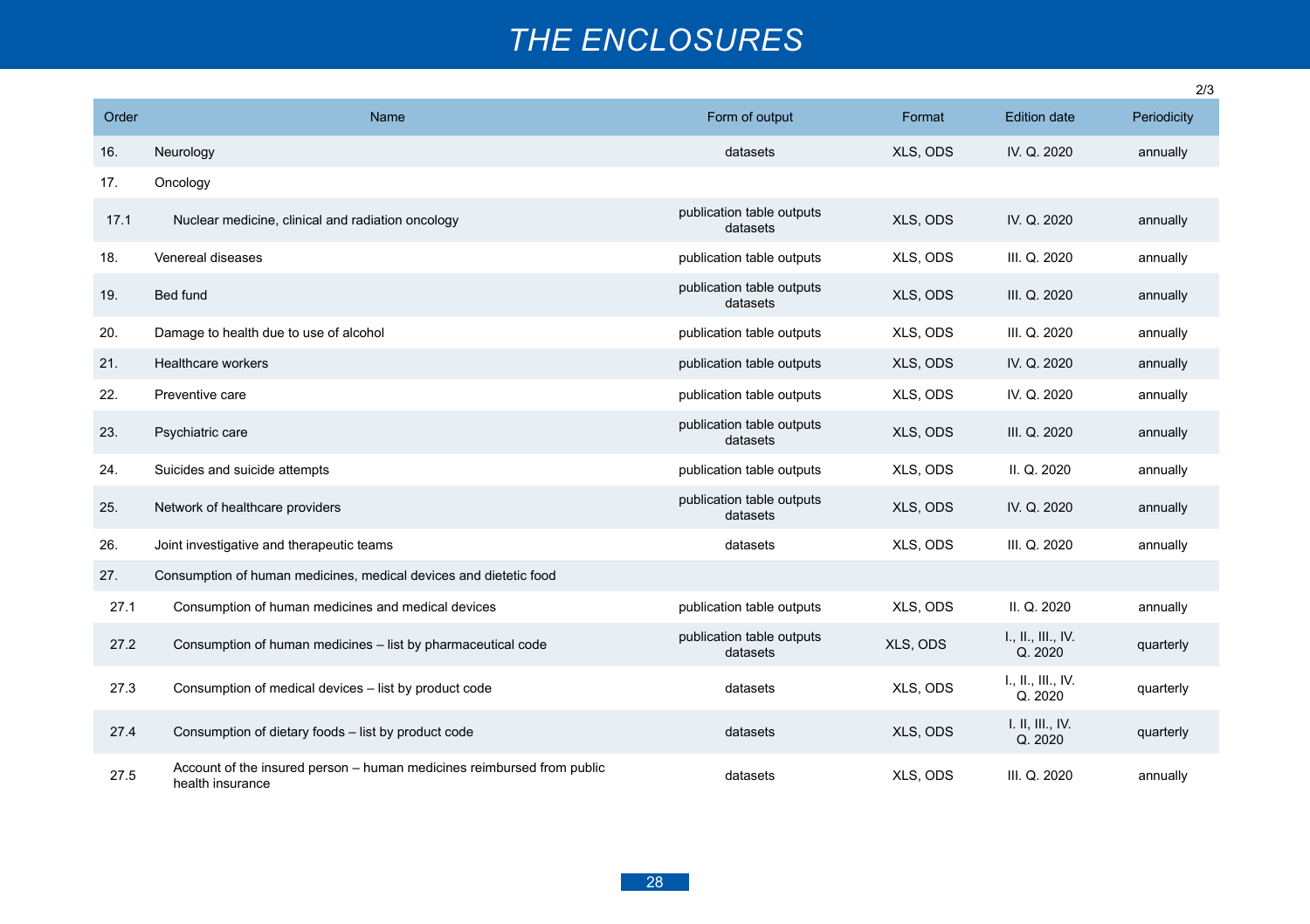# *The Enclosures*

|       |                                                                                         |                                       |            |                     | 3/3             |  |
|-------|-----------------------------------------------------------------------------------------|---------------------------------------|------------|---------------------|-----------------|--|
| Order | Name                                                                                    | Form of output                        | Format     | <b>Edition date</b> | Periodicity     |  |
| 28.   | Tuberculosis and other respiratory diseases                                             |                                       |            |                     |                 |  |
| 28.1  | Diseases of respiratory system in specialised outpatient clinics                        | datasets                              | XLS, ODS   | III. Q. 2020        | annually        |  |
| 28.2  | Tuberculosis                                                                            | publication table outputs             | <b>XLS</b> | III. Q. 2020        | annually        |  |
| 29.   | Injuries                                                                                | publication table outputs             | XLS, ODS   | III. Q. 2020        | annually        |  |
| 30.   | Congenital malformations, deformations and abnormalities                                | publication table outputs             | <b>XLS</b> | IV. Q. 2020         | annually        |  |
| 31.   | General care for children and adolescents                                               | publication table outputs<br>datasets | XLS, ODS   | IV. Q. 2020         | annually        |  |
| 32.   | Selected economic indicators in health care                                             | publication table outputs             | XLS, ODS   | IV. Q. 2019         | annually        |  |
| 33.   | Selected data on outpatient health care not elsewhere classified                        | datasets                              | XLS, ODS   | III. Q. 2020        | annually        |  |
| 34.   | Expenditure on promotion, marketing and monetary and non-monetary<br>performance        | datasets                              | <b>XLS</b> | I., III. Q. 2020    | biannually      |  |
| 35.   | Medical technology                                                                      | publication table outputs             | XLS, ODS   | IV. Q. 2020         | annually        |  |
| 36.   | Rare, genetic and hereditary diseases                                                   | publication                           | PDF        | II. Q. 2020         | special edition |  |
| 37.   | Dental care                                                                             | publication table outputs<br>datasets | XLS, ODS   | III. Q. 2020        | annually        |  |
|       |                                                                                         |                                       |            |                     |                 |  |
| 38.   | Medical libraries of health organisations. Directory 2020                               | publication                           | <b>PDF</b> | II. Q. 2020         | annually        |  |
| 39.   | List of journals ordered and subscribed by the Slovak Medical Library (SILK)<br>in 2020 | publication                           | <b>PDF</b> | III. Q. 2020        | annually        |  |

3/3